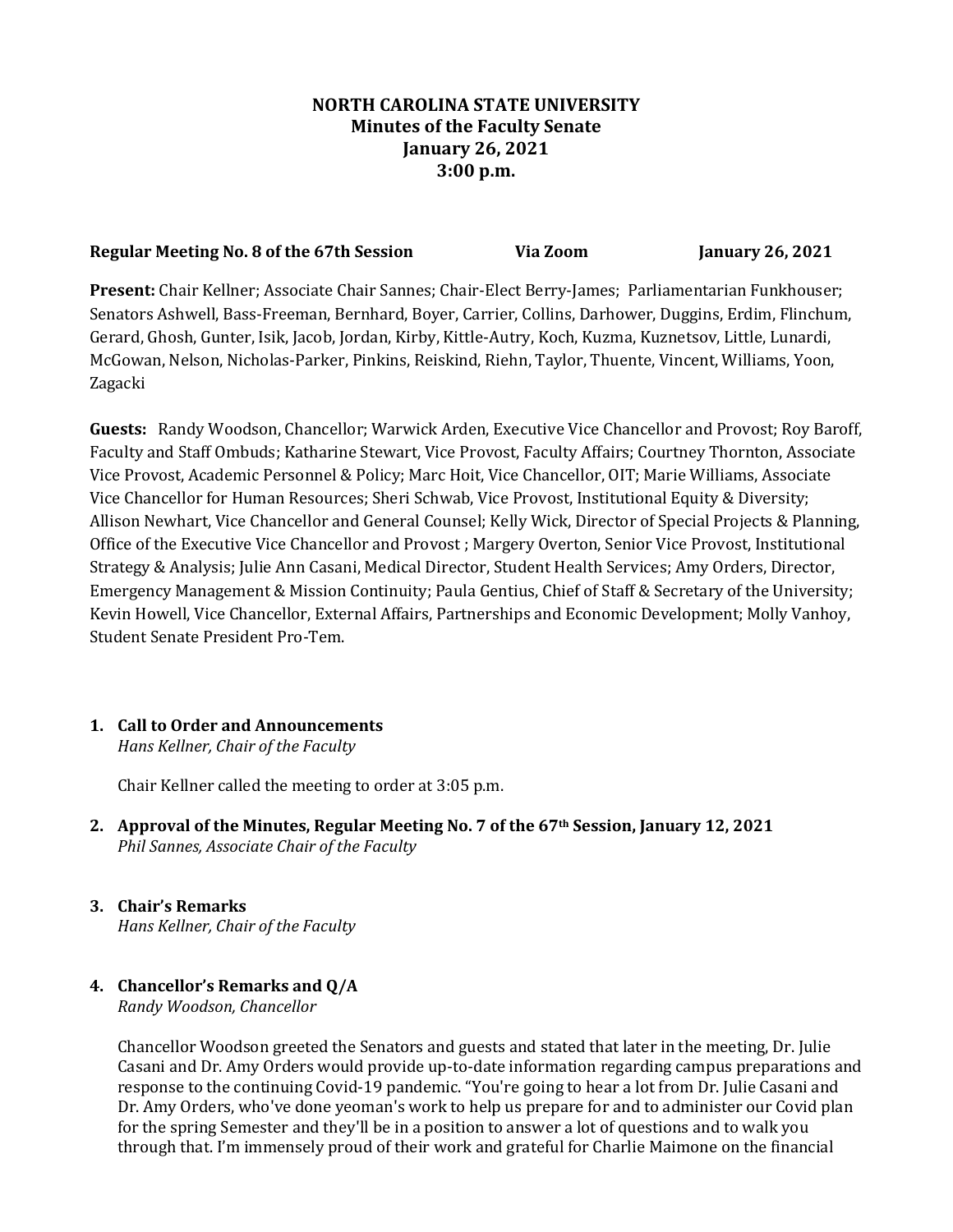side. I know we keep saying testing is free for our faculty, staff and students. That's true but it's not quite true because we're spending a lot of money to ensure that we have adequate testing here on campus and it's gone very well. So I'll leave that to them. I also know Provost Arden will have additional comments with regard to the current academic status of the university and I'll forego my usual platitudes. We have had a number of faculty to get some phenomenal awards in recent weeks, but I'll put that aside."

Chancellor Woodson continued, "I know from Professor Kellner, and I know in general that the faculty have a great deal of interest in the issues surrounding one of our SHRA employees. So, as you will know there's a limit to how much I can say about personnel matters, but I will tell you everything I can. Allison Newhart, the Vice Chancellor and Chief Counsel for the University is on the call and can help answer questions, as well as Vice Chancellor Marc Hoit, who's led the investigation. Again, this is about an SHRA employee. So this is an SHRA employee, which stands for "subject to the State human resource act." So the policies that govern SHRA are the policies of the state of North Carolina. And they're very strict and very clearly articulated. So to remind you, or to go through the steps that we've gone through as a University to investigate this issue, and I think you'll understand why I'm not using names here. Dr. Hoit and his team led us through the investigation, assisted by Vice Chancellor Newhart and the office of General Counsel, Human Resources, as well as both state and federal law officers and officials.

The review included an examination of electronic data associated with the employee's work computers, which he was cooperative in providing access to. We investigated his use of company, or in this case university computing, for his online activities. There's been a couple of serious allegations here that we are very concerned about, one of which was an allegation on Twitter from a person claiming to be a student at NC State, that alleged that this employee had harassed them online. We have, through every means possible, through Twitter - this person is not identified by name - reached out to the writer of the Twitter account asking them to cooperate with the University investigation, so we could determine whether the person was a student.

We have no evidence that the person that wrote this is a student at NC State, and they have not come forward and cooperated with the University in the investigation. So we weren't able to substantiate that allegation. In addition, there was a late allegation that the person that's named in this investigation was at the US Capitol and in the US Capitol during the riot that ensued on January 6th. We reached out to the FBI that identified the person that was in the video and confirmed to us that it was not our employee. In addition to that, local law enforcement officials confirmed for us that the employee in question was not in Washington DC on January 6th. So that's been confirmed; that allegation has been confirmed to not be true by both federal authorities and by state authorities. We confirmed early in the investigation that the employee, in the capacity of their responsibilities, had no access to protected student information or other employee information. The only information they had access to was those people that they supervise, which is, as I recall, around 10 individuals.

So in terms of the internal investigation, it was made clear that while some of the online behavior attributed to this individual, some of which he denies, but regardless it's done on his own time and not, unfortunately, at least for those of you that believe this to be offensive, and that's true of many people. It's not subject to the State Personnel Act and doesn't allow for dismissal because no laws or policies were broken.

Professor Kellner asked me, and I'm sure this is something that he's received from others, "Should the University policy restrict employees' membership in groups that we don't agree with?" We don't restrict employees' ability to be a part of any group. In fact, the UNC system's free speech policy would clearly prohibit us from doing that. I know that the outcome of this investigation is not what our students and many in our community had hoped for, but I can assure you we followed the University policies, we followed the State policies for personnel, and we've been assisted by outstanding law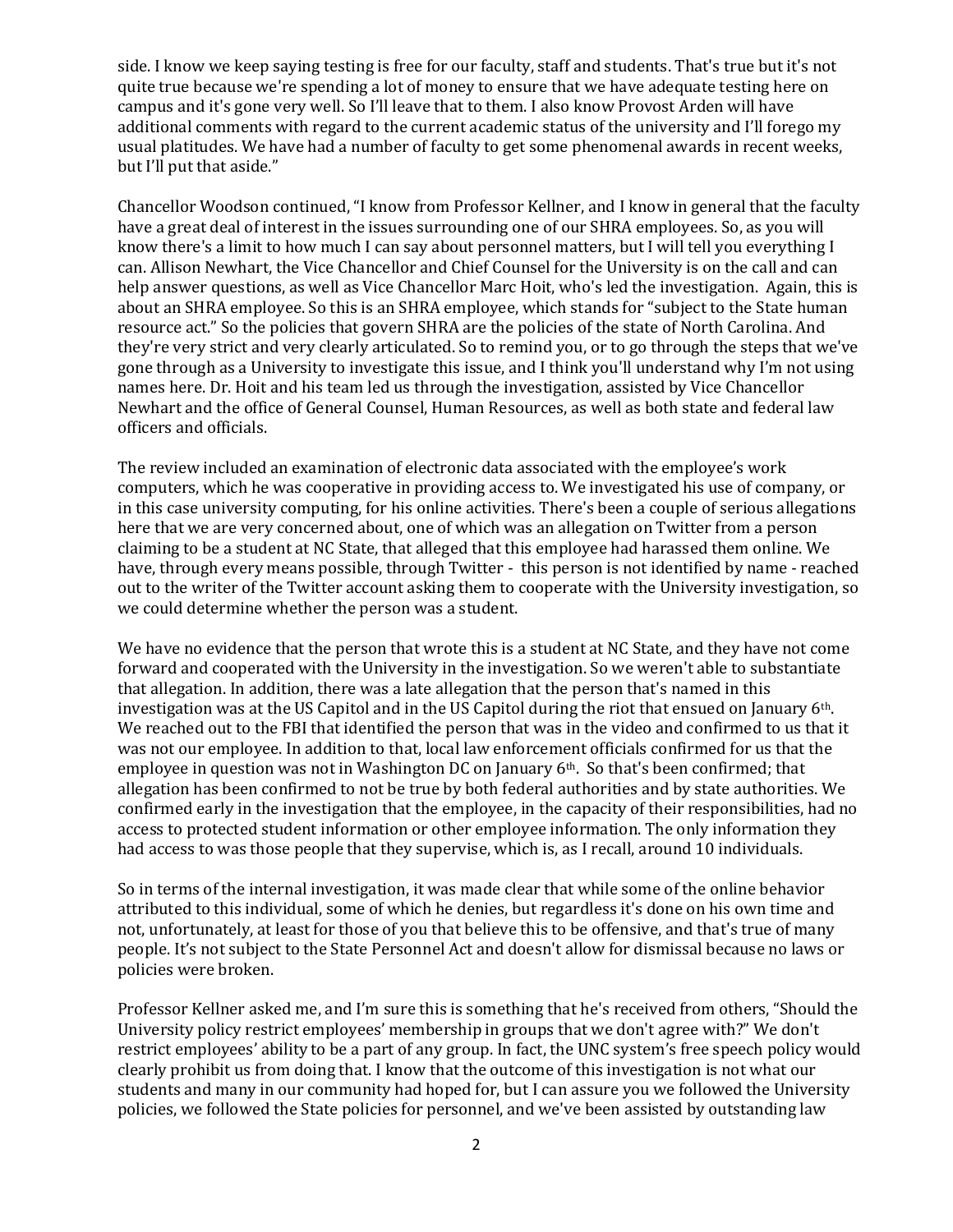enforcement that have reassured us that in this case no laws have been broken. And with that, that's about all I'm in a position legally, as the Chancellor of this University, to say about a personnel matter. But I've got Allison and Marc here, and I know you probably have questions. I will be as responsive as I can be."

Hans Kellner: I remember in the 1970s, my first job, I had to sign a loyalty oath, explaining that I did not belong to certain organizations. All of us did; we signed and we didn't like it very much. But my question for you is this. Do you think that something in NC State policy could be improved, sharpened, focused to help deal better with problems regarding employees under the SHRP, or be exempt from HRP. In other words, are their policy changes, since the Senate is a policy, not an individual case organization, that you might suggest.

Chancellor Woodson: That's a broad question and I actually signed a loyalty oath too, when I was installed as Chancellor, and my loyalty was uphold the Constitution of the United States and the laws of the state of North Carolina not inconsistent there with, I believe, is what I put my hand on the Bible and said. So with regard to policies, I think there are a couple of policies here. First of all, most of the policies governing SHRA employees are policies of the State Personnel Act and are part of statute. That's a broader question than NC State alone can answer. I think one of the policies here that comes to bear this case is the use of University computing equipment. Marc helped me with the title of this policy, but it's a policy that defines and limits the ability of employees to utilize University computers and University internet for private affairs. That policy allows for incidental use of University computing, and I think my suspicion is, most of us benefit from that policy because it allows us to check in with our children, it allows us to occasionally login to look at a private email, to see if someone's contacting us about a family issue, or whatever. So Marc, I don't know if you want to say anything about that policy relative to the broader context here.

Marc Hoit: It's the computer use policy. It's got a number of rules like that, but it's actually a holdover from the telephone policy that said you are allowed to use the telephone, University work equipment, in order to call home or call your school for your children or to do those kinds of personal things. So there's always been an incidental use. The rule is as long as it doesn't interfere with your work. We all use it for limited things, and that's the way it works.

Robert Riehn: One question that I received from a faculty member was whether you had checked whether the comments that this individual had made is indeed protected speech or free speech, or whether it had crossed the line into being not protected anymore. Such as, there could be, for instance, inciting violence or lawless action or harassment. Did you investigate that and in detail?

Chancellor Woodson: Yes. Robert, first of all, this was investigated, the online presence, beyond NC State. A lot of the online presence is an individual behavior; online independent of their connection to the university. That is, it wasn't a person alleging to be speaking for the University, that is. So whether the speech crossed the line to be hate speech was determined by state and federal authorities and was determined not to be the case. With regard to whether it crossed the line of harassment within the University, the only issue there was the allegation online of a person not identified, claiming to be an NC State student and claiming to have been harassed online by this individual. We have not been able to substantiate that because it's an online Twitter account; it's not as associated with an individual we know to be a member of our community.

Philip Sannes: There is a question that came in from Dr. Doherty, who is interested in the issue of anonymity of the student bringing in allegations. I guess of knowing your accuser and that sort of thing.

Chancellor Woodson: We have allegations all the time from students and employees, regarding the behavior of a colleague, and we have every right under federal law to keep those parties confidential.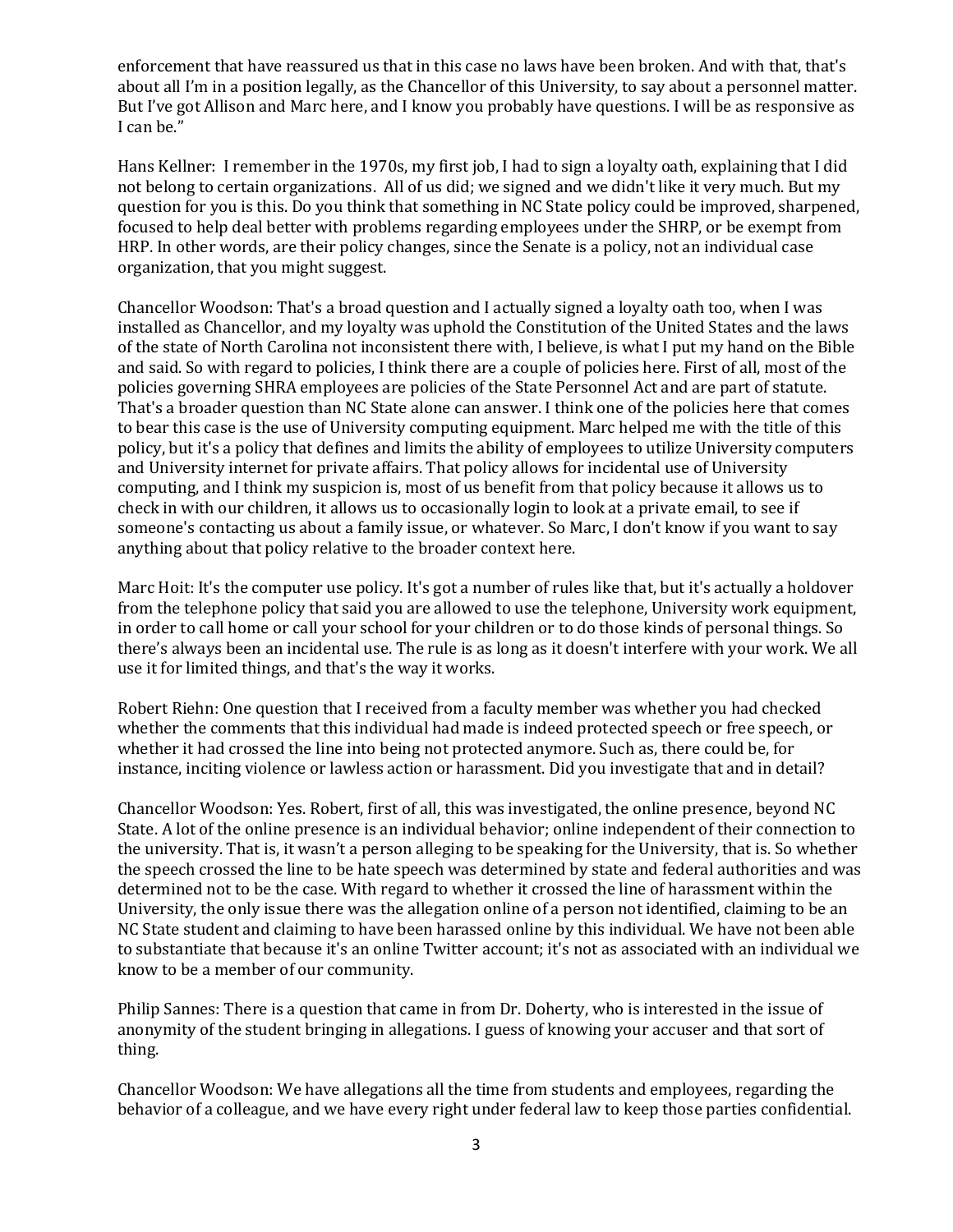Allison Newhart: We maintain the confidentiality of reporters and people in our investigation, to the extent that we can. Sometimes that means we need to verify identities and sometimes there are rights that people accused of something have to know who's making the allegations. But by in large, we take confidentiality very seriously and we maintain it as much as we're able to, depending on the situation.

Chancellor Woodson: If we made employment decisions and student conduct decisions based on what someone says anonymously on Twitter, we would have a real hard time running this University, given the state of affairs of this country and world.

Stacy Nelson: Just curious, have we thought about doing a university-wide requirement for just any employee coming in, whether it be staff or faculty, just on their thoughts or demonstrated actions on advancing diversity equity inclusion in their application packet?

Chancellor Woodson: I know increasingly we're doing that for senior administrators and for faculty.

Marie Williams: I think we don't ask that question necessarily in the application process, but we do make sure that whether it be through a search committee process or just through a regular recruitment, that all interviews are addressing diversity, equity and inclusion type based questions. So every candidate is asked those types of questions, or should be. So that's really done more in the interview stage, not at the application stage. But we all recognize that an important part of doing that, in terms of our commitment to diversity and inclusion, is making sure that we are asking those types of questions of new hires that are coming into the university.

Hans Kellner: This matter is spoken about in goal four of the strategic plan in a certain way, and we're about to discuss the strategic plan shortly, and I have some notes on that. So you might want to bring it up shortly. This might be a place to move it toward, toward the actions of the strategic plan. Okay?

Philip Sannes: I have a question from Dr. Zagacki. On the issue of hate speech, while that is protected by the First Amendment, does NC State have a policy that prohibits it under any particular context?

Allison Newhart: That's correct. Hate speech, by itself, is protected speech under the First Amendment, and so neither NC State University nor the UNC system can prohibit taking action based on hate speech. Now that said, NC State has strong policies prohibiting harassment and discrimination. And so to the extent that somebody engages in speech that kind of crosses that line into harassment or discrimination or related misconduct, in those cases, then the University can take action. We have we have our anti- discrimination policies, both on the student and the employment side, that reflect that. We have the Office for Institutional Equity and Diversity that investigates under the policy when people make those allegations. So again, hate speech by itself is protected by the First Amendment and is not something that we regulate by policy, but when it crosses the line into conduct that's harassing or discriminatory, then we absolutely can and do investigate and take appropriate action.

Chancellor Woodson: If there are additional questions or concerns, and I know how upsetting this is to so many in our community – and we will continue to do everything we can to answer questions as you have them. I'm going to have to run to try to help our state recruit a good strong business to the region, but Allison will remain on for a while. I want to thank her and her team and Dr. Hoit and his team, and law enforcement that helped us throughout this. Thank you for your questions, and I understand how concerning this is to all of us.

Stacy Nelson: Allison, would a Nazi swastika be considered free speech, if I wanted to put that as my background just out of curiosity?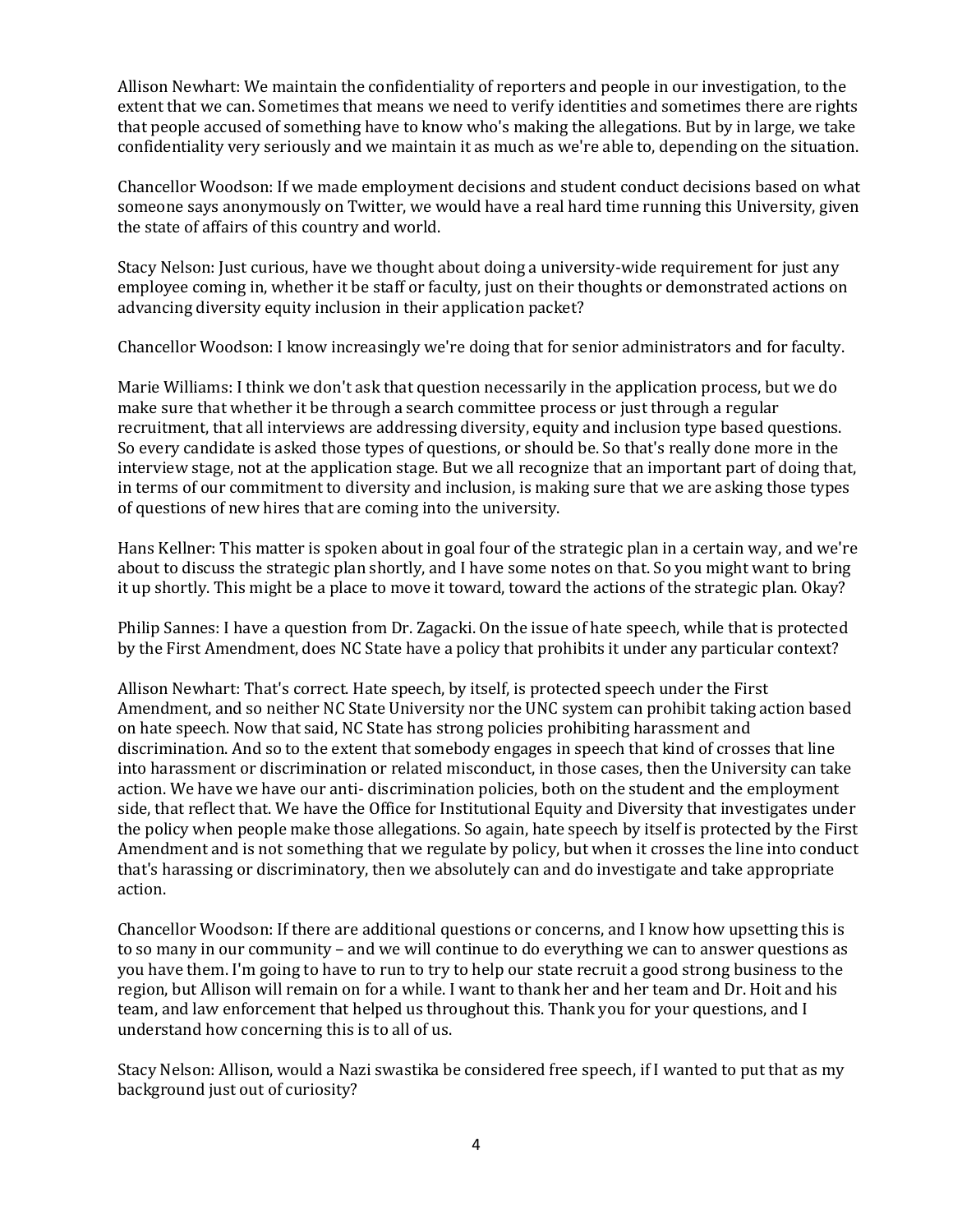Allison Newhart: I'm going to give you a total lawyer answer and then and then I'll answer your question. The lawyer answer is, it depends, and it really does depend on whatever the surrounding facts and circumstances are. But by itself, there are cases about swastikas and by itself, that would be protected expression and there are situations in which that would be protected and we couldn't take action based on that. But again, facts matter and circumstances matter and so we'd always take all of those things into account to see whether that rose to any kind of level of harassment and discrimination. The other thing that I want to point out and Vice Provost Sheri Schwab has just joined us so she can weigh in here. Even though the University may not be able to take action based on protected speech or protected expression, in terms of disciplining somebody or those kinds of action, the University does have a lot of resources at its disposal to help people who are affected by this kind of speech and this kind of expression, to help them work through those things. We have our BIAS Impact response team called BIRT for short, we have counseling services, and Sheri is the leader of the office of Institutional Equity and Diversity which oversees the provisions of many of those resources.

Marc Hoit: Allison, is there a difference if they're doing it as representing the university versus doing it as a personal expression?

Allison Newhart: Honestly, Dr. Hoit, it depends on the facts and the circumstances. The one difference that we have to look at is when somebody is a University representative, the University is not permitted to take certain positions or actions. That's UNC policy; so not permitted to take certain positions or actions on what we call issues of the day, or some of these related issues. So there are circumstances in which somebody who's speaking on behalf of the University, we have a little bit more leeway in terms of whether we can tell them they can't do that or whether we can restrict some of those contents of those expressions. So that can be a difference, but again also it depends on the context and those other surrounding facts.

Philip Sannes: Considering this criteria for harassment and we were talking about, why did this particular situation that we've been talking about so far this afternoon, not reach that threshold?

Allison Newhart: I'm really not going to be able to comment beyond the details the Chancellor already gave because this is a specific personnel matter. I will just say again that we do take all of these complaints of potential harassment very seriously, and we do evaluate all of those closely. That's all I'm going to be able to say about this.

Philip Sannes: Considering classroom situations, how now should faculty continue to reassure students within the classrooms, in the face of this particular situation because there they may end up coming to us with some of these kinds of questions, why didn't you do something?

Allison Newhart: This is my opinion. I think there's a couple messages that resonate here, and one of the most important ones and, and again I'll ask Vice Provost Schwab to feel free to jump in here, really is to reinforce that the university is committed to its values, which include values of diversity and inclusion. And that's something that we feel very strongly about, and the administration continues to stand up for and continues to advocate for. We also have to respect the First Amendment and freedom of speech and freedom of expression, but the good thing about that is we, as university, can also take that opportunity to advance our values, to get out there and to make them known and to stand up for them. And so I think one of the most important takeaways is that the University has those values, they're very serious about them, and they will continue to advocate and stand up for them and make that very well known.

Sheri Schwab: Certainly faculty within like, for example, this question about a disruption and in the classroom, for example, I'm sure you set rules or you know community standards. If somebody or something is being disruptive to that class that day, or program that somebody is putting on, there are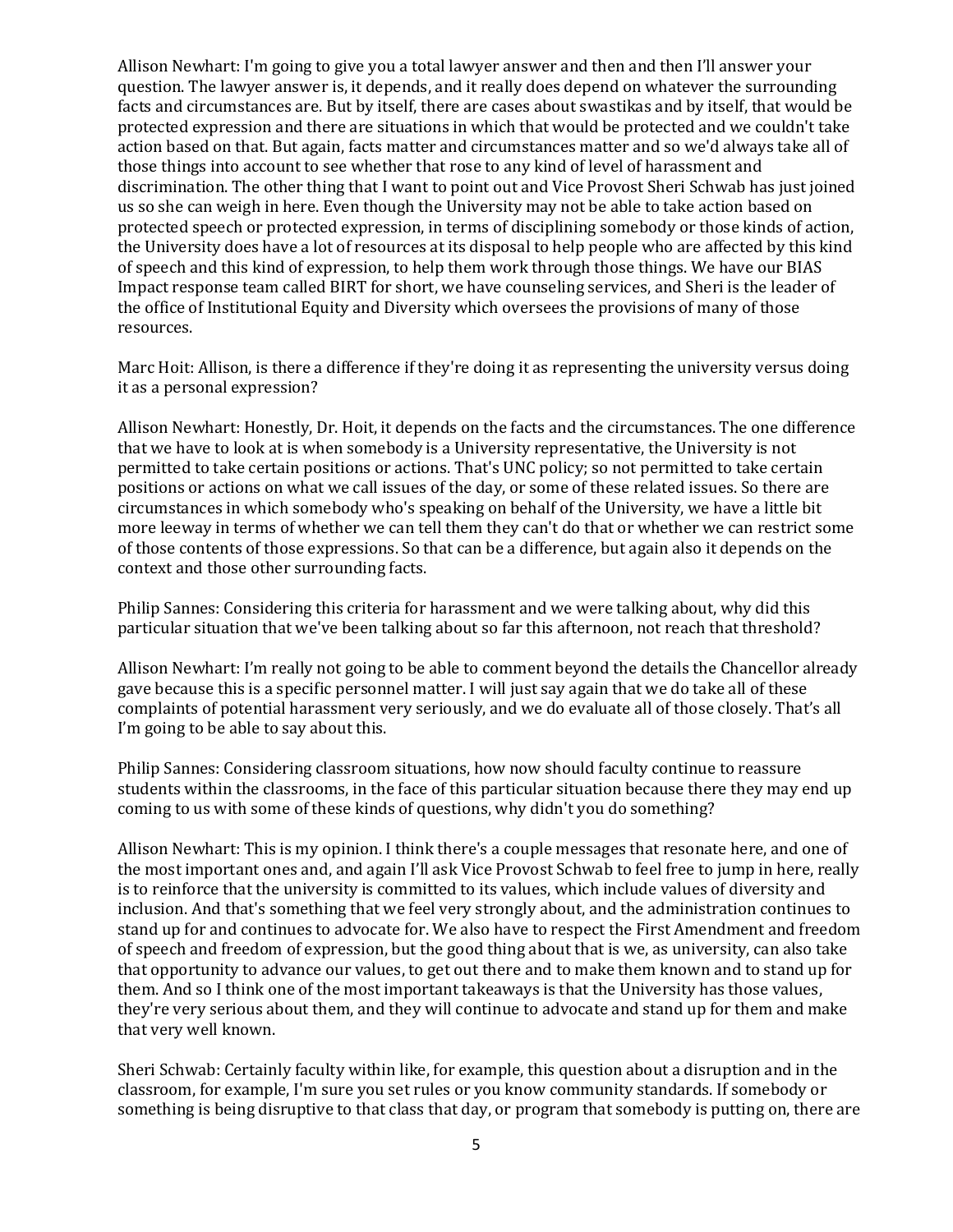ways that you can address that. For example, leading into Zoomlandia, which we all have done, we are office work with, for example, the Office of new student programs, these folks are going to be coming in, they're going to have different backgrounds and maybe express different viewpoints. So we worked with the office of new student programs; like how could they in that moment be prepared to handle something that may be disruptive; a swastika or some other sort of thing? So we coach with that group, like you might want to have another person who could take that person who has it in the background, put them into the breakout room and say your background is disruptive and so we'd like you to change that. Because in the moment it's disruptive and you're addressing it in that moment. If they can persist on that, then you have to kind of elevate it up and maybe say well we're going to close down for today and work on this. So there are ways to do that, especially when it's the contrast between when it is generally disruptive or when it's targeted towards a person or a group of folks.

Facts matter in different situations so I think, generally speaking, for people to know that you can set ground rules within your classroom space or a space, and have techniques of how to address it in the moment. I think there are a lot of students and employees and faculty who are like, "what happened here," with the particular situation that we're talking about and how can we re-instill trust? I think what Allison talked about was on point, is that this particular situation also provides us an opportunity to say that we do value inclusion here and we do value these parts; diversity and inclusion, they're part of our mission they are what we believe in and we will continue to move forward and strive, as an institution, as individual faculty members, to put those front and center as part of our main core mission of how we learn and work together.

Philip Sannes: Might the outcome of the situation have been different if the employee had been EHRA? And in what way? Might have it been different if it was an EHRA?

Allison Newhart: From my perspective, I think it's really hard to speculate other than I will say the EHRA employees are not subject to the rules of the State Personnel Act, but I believe that we, in terms of receiving and reviewing the allegations, would have handled the review exactly the same terms of who was involved and the allegations that were investigated.

Philip Sannes: Knowing that someone around us has made hate speeches can be a scary thing to our students into our colleagues in the minority communities. What will the University do to address the heightened anxiety amongst students and us?

Sheri Schwab: I think understanding the facts of the particular case of what the allegations of what may have happened, and the scope of our ability to investigate what happened on work time and work resources different than what a person may do in their personal time and space frames. The response here about whether we have this scope to take action as an institution, whether that's disciplinary or setting standards, or what have you. And that's where we walk that line to determine what actions in the investigation may have been in the workplace or not versus what happens in the person's personal time. There's a lot that goes with that, because then, and this is where that balance comes in. Where do we set those standards, what is the threshold? And it becomes that fine line that we walk there. I don't know if that answered it very well.

Philip Sannes: To maybe extend that as another question came in which relates. There are words and actions now that the students will not necessarily be placated by saying that we really have the standards and we hold them dear, but we're not really going to do much about it and there's really no disciplinary action taken.

Sheri Schwab: You're right on point. I think it's saying where does the part that the institution can hold dear and hold as our top values of diversity inclusion, and many other values - respect and free speech - and how might folks voice and bring forward? What does that mean to us as a community, how do we hold ourselves to these standards? Then also the parts about what are our limitations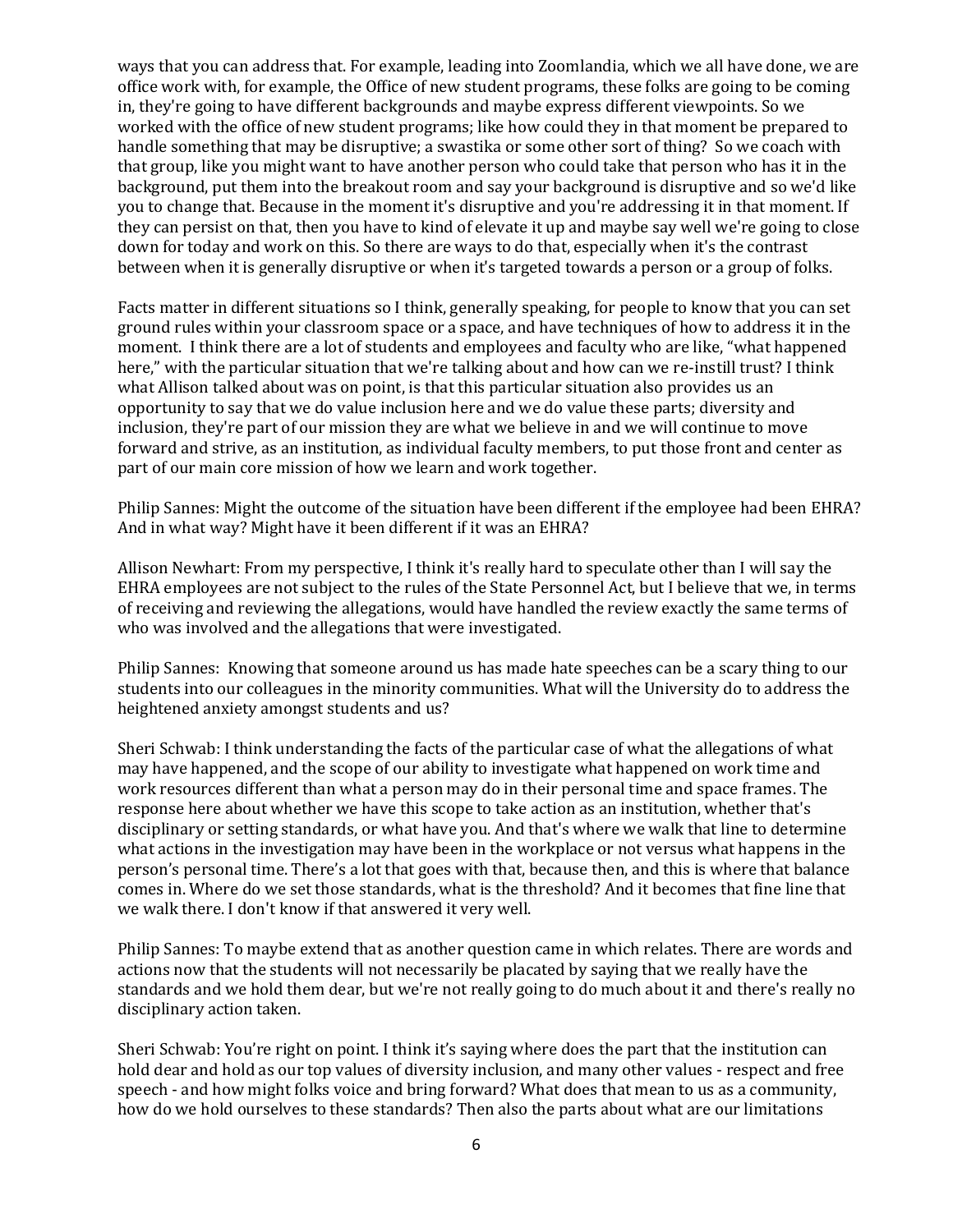around people in their private lives, doing work? And if we've investigated to determine that there were not actions done in the workplace or work resources, then we have to balance that with people's personal freedoms and rights, which is a hard place to be sometimes.

### **5. Provost's Remarks and Q/A**

*Warwick Arden, Executive Vice Chancellor and Provost*

Provost Arden reminded the Senators that the University Standing Committees Survey is open through February 1st. "Please do participate in the survey and encourage your colleagues to participate in the survey. This really forms a very, very important role in university administration shared governance. There are 15 different standing committees. I'm not going to go through them now, but please do find time to participate or encourage your colleagues to participate." He added that he also wanted to let the Senators know about the reappointment, promotion and tenure general information sessions that are run every year. "We'll be doing that again this year and the sessions will include details about the process. So new faculty within all ranks and tracks will be entering the RPT cycle and anybody involved in reviewing candidates are strongly encouraged to attend. The dates for those will be February 5th from 1:30 to 3:00 pm; Thursday, February 18th from 3:30 to 5:00 pm, and Monday March 8th from 8:30 to noon, via Zoom. You can get there by going to go.ncsu.edu/RPTmeetings."

Provost Arden provided a couple of brief updates on searches. "The Dean of the College of Humanities and Social Sciences is progressing very well. Dean Mark Hoversten is Chairing the nomination committee. "We expect to have finalist interviews in March. The search for the Senior Vice Provost for Enrollment Management and Services is also going well. Senior Vice Provost Larick is Chairing that committee and we expect to have finalist interviews in April." He also mentioned that there are a lot of listening sessions for the strategic planning process. "I think this is really important. Where we are at this point in time, and Margery and Kelly are with us and they will review, but as you know, we've identified what we believe should be the seven overarching goals of the strategic plan. It has been a process to get there. We've developed a narrative brief around those and they are starting to begin to develop full narratives. We really want to listen to feedback, so Kelly, being her normal thorough self, has scheduled a lot of listening sessions and feedback sessions. I was on one with the Graduate Student Association Council last night, we've got Faculty Senate today and we've got another seven or eight coming up. I attend as many of these as I can; Margery and Kelly attend them all. These are really important and we're looking forward to getting your feedback and getting your views."

#### **Questions and Discussion**

Hans Kellner: How would you summarize the initial moving in? How has it gone?

Provost Arden: I think it's gone very smoothly. You're aware that we welcomed a little over 4,000 students back on campus. Remember that about 31,000 students already live in houses and apartments surrounding campus, and many of them have been here through the fall, through the Christmas break. So we've welcomed about 4200 students back, either into residence halls or into Greek Life. I think it's going very smoothly at this point in time. Julie and Amy will expand, our returnto-campus testing program is working extremely well. We have administered almost 25,000 tests since the beginning of the year to faculty, staff and students. We are now moving into the surveillance testing phase. We do have a couple of minor outbreaks; one among Schema students. Schema is a French Business School which leases space from us on Centennial Campus and has a relationship with Poole College of Management. So we're dealing with some issues there and we are also dealing with some issues on student behavior. Not widespread, or not as widespread in the fall, but we've had a couple of big off campus parties; large numbers of students and houses are without masks and we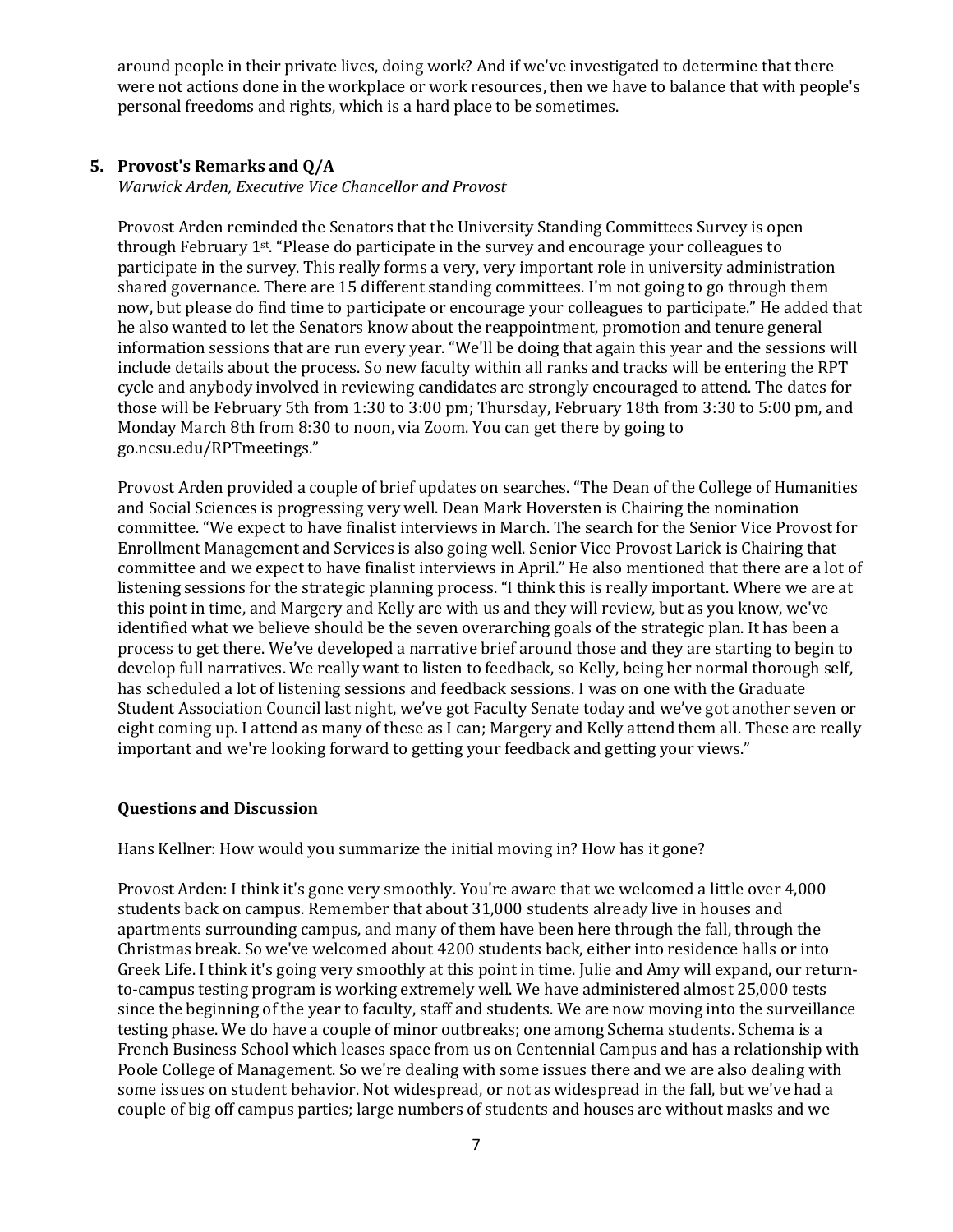have been very concerned. We will be acting quickly and appropriately with the appropriate sanctions in those cases.

The last thing I'll say is that the actual proportion of classes that are being provided face-to-face is relatively small. About 25% of all sections are face to face. So about 11% of undergraduate student credit hours are face to face. This means the load in the buildings and the hallways and in the classrooms is relatively low. I think a combination of having a lower density of students on campus, single occupancy housing, vigorous testing, and relatively light in-classroom load is working in our favor at this point in time. So our fingers are crossed that will keep working in our favor but, so far, after just a week, and I'm very well these things take two or three weeks, but after a week I am very pleased with the way things have progressed.

Katharine Stewart: Back in the fall, when I was talking with this group about wellness days, we talked a little bit about the hope that as much as possible, everyone would be able to get a little bit of a breather during wellness days. Just like we do on spring break when we had spring breaks, I think it is important to note that the wellness days, just like spring break, the University isn't closed. So we can't simply just give a blanket announcement that there will be no meetings, there will be nothing going on. But we do want to be sure that we're communicating that there is a need for everyone to catch their breath and have a breather every once in a while during the semester, particularly since we don't have a spring break. So I think that's the kind of middle ground that spring break and these wellness days are really intended to create for faculty. I think that that's really the intent of the wellness days for us.

Provost Arden: If you think of these wellness days as spring break days, essentially, because they are. We have taken spring break and divided it up into four wellness days distributed throughout the semester. They are days where there is no instruction occurring, but they are not our University holidays, nor vacation days. The State permits us twelve holidays a year in addition to vacation days. So we don't have the authority to call these additional holidays or otherwise. All I can tell you is there are no instructional commitments on these days. So as Dr. Stewart says, I would take advantage of the lighter caseloads on these days and give yourself a little bit of a break. The other thing I would really strongly encourage is please don't use these days, and please speak with your colleagues, don't use these days to assign extra work or homework to students. Students are under a lot of stress at the moment; they need these days, and I truly hope that they will take them as days off, wellness days, mental health days.

I think these will be important and, of course, the reason that we did this, and the reason other Universities have done exactly the same is we don't want everybody heading off to Fort Lauderdale for the week and coming back and bringing with them whatever they bring with them when they travel. So we believe it'll be safe in this way. I know there's a Friday here, so I'm sure some students will take a long weekend and travel. We cannot avoid all of that, but we feel it will be safer to allocate these wellness days, as opposed to a whole week or a block of days. But they're not University holidays; they're days with no instructional commitments, and so I hope that you'll treat them in that way, as you would normally.

Philip Sannes: Are you able to give any budget updates?

Provost Arden: We will have a much clearer budget picture a little bit further into the semester. I would strongly suggest you invite Vice Chancellor Maimone to come in. At this stage we think we're in pretty good shape for the current academic year and we don't see significant revisions during the current academic year. We have yet to see how tax revenues go for the state. What I have been told is that it is looking better than people predicted it would do. So we are not seeing major recurring state appropriated cuts at this point in time, but we'll know obviously a lot more in April. The major area where we're hurting is in our auxiliary budgets. These are budgets associated with the number of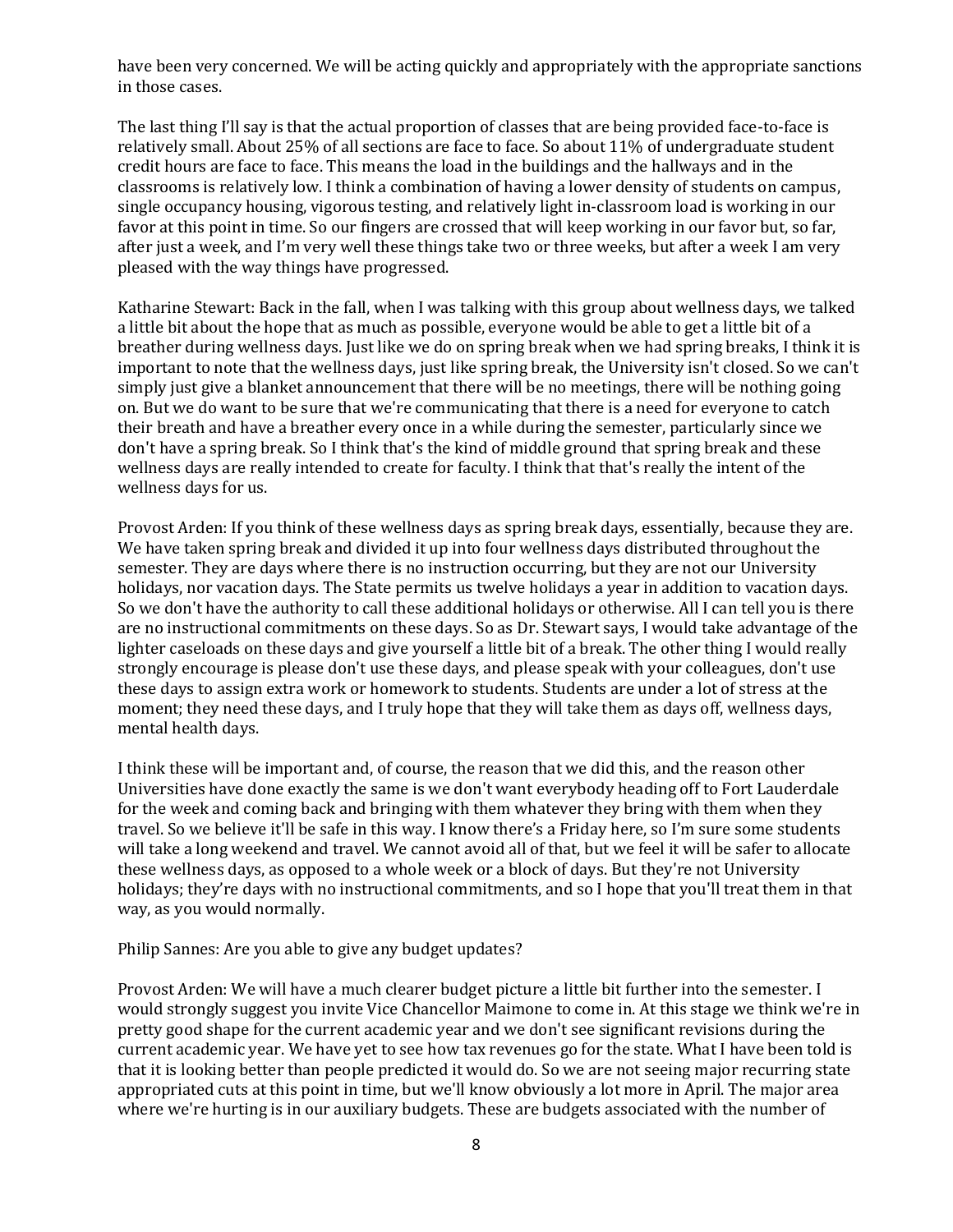students on campus, and we are down from 10,000 to 4,000. This is our housing budget and dining budget, our parking budget.

McKimmon is struggling and some of the university enterprises in Talley and so forth. So those budgets are struggling a little bit. Not as bad as last semester, but they're still struggling a little bit and hence the continuing furloughs that are in place to help balance those budgets. By law, those budgets have to stand on their own and not be assisted from state appropriated funds. Then the last thing I'll say is you may see in the news that Chapel Hill has had some announcements about difficulties in their budget and what they may need to do in terms of decreasing their expenditures and potential additional resources or revenues. That is a unique Chapel Hill issue; it is not a cross-system issue, it is not an NC State issue. They have a different budgeting system with far more decentralization than we do. It really is a recurring structural budget issue for them, and other than our auxiliary budgets which pretty much every university has, we do not have the same problems. So I think that's an important point to remember.

Philip Sannes: Is it true that University faculty now are now moved into the teacher category in the phased vaccinations?

Provost Arden: Yes, that is what I've been told. Dr. Casani is the better one to expand that because I get my information on that from her. She is here this afternoon, but that is what I've been told.

Philip Sannes: You did mention some of the student activities, some of which sound like health violations. Any disciplinary action being taken?

Provost Arden: Yes. Very shortly, you will. You will be seeing interim suspensions of students associated with hosting large get-togethers and large parties for significant numbers of students in houses unmasked. Remember this is a violation of not only our own community standards and policies but it's actually a violation of the State ordinance as well. So many of these parties have been broken up by the Raleigh city police. You will be seeing interim suspensions put in place beginning this week.

Hans Kellner: As for the state budget not being in bad shape, it's obviously because the State had the wisdom to deadlock on a budget for two years. And, of course, the difference between our culture and Chapel Hill's budgetary culture is, we have a Provost who knows how to say no, is that right?

Provost Arden: Well, what I would say, and to give credit across the University, we have a much more centralized budgetary control system here and we do not allow individual units to carry over recurring deficits four years in a row. We have control over that, essentially.

#### **6. Strategic Plan Listening Session**

*Margery Overton, Senior Vice Provost, Institutional Strategy & Analysis, Institutional Research & Planning*

*Warwick Arden, Executive Vice Chancellor and Provost* 

SVP Overton thanked the Senators for the time to come to the meeting for a listening session regarding the Strategic Plan. "I think and hope that the Senate does know why we're here today and the information has been pushed out, and I don't suspect I need to take a lot of time day to have you formulate your questions, but if I do, what we were working toward in the fall was putting together and synthesizing all the task force reports into the goals. Every one of you should have received an email in the December timeframe where you were given the link to the website, which tells us what these goals are also gives you the refreshed vision and values. Kelly is every week or so adding to the bottom of the website, the listening sessions that we're setting up. At the time that the Executive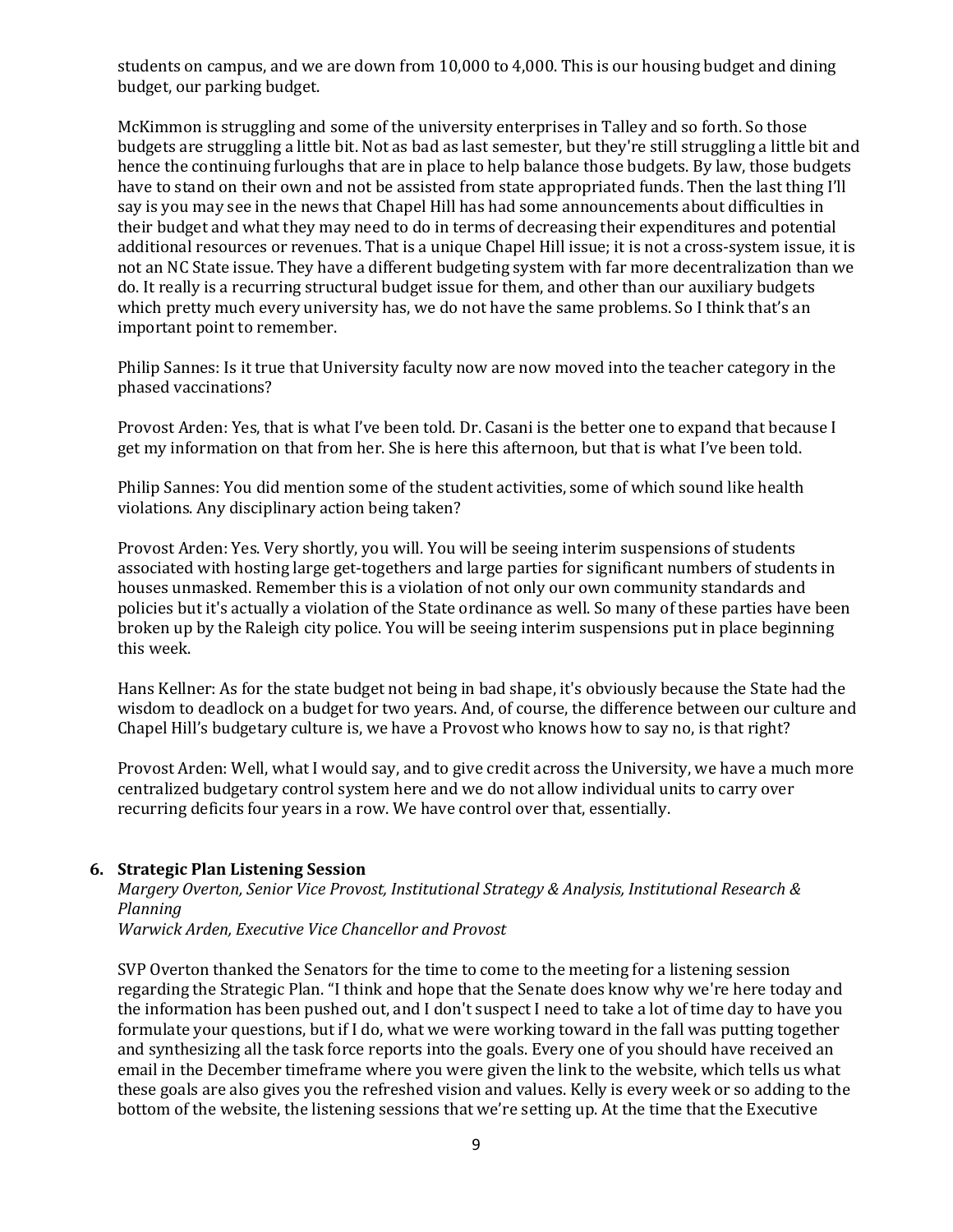Steering Committee was doing that work, we weren't concerned with the nature and the way that we were communicating with campus because of so many Covid-related things going on. So we made a decision back then to stage or to have these listening sessions to create the space and time for folks to focus on what's being said in the development of the Strategic Plan and to have an opportunity to speak to us directly. We are compiling comments, we're looking for synthesis of comments that need to go into edits. The next stage would be to draft a full document. What you have today are the goals and about a paragraph trying to describe the goals. Each goal will have a couple of pages around it. So as I transition, I want to truly hear from you and I know you guys are vocal and expect that you will do this."

SVP Overton continued, "Let me point out to you that whether on purpose for this, or because you're here for other Faculty Senate business, we have a number of people from an Executive Steering Committee. Myself and the Provost are co-chairing, but Allison is on the committee, Marc is on the committee, Sheri is on the committee, Kelly is here as fantastic support for all things Strategic Planning. Kelly, is there anyone else I've missed."

Kelly Wick: We've got Kevin Howell here as well.

Margery Overton: So with that, do we have some comments or things to start with?

Hans Kellner: I was on one of the task forces. It was on lifelong engagement and stuff like that. Naturally, as you get into these particular subjects with a group of people for several months, you become ultimately even interested in the topic. So I was wondering where you get the idea of a kindergarten through retirement, through death, connection to NC State; that kind of a visionary way of engaging people at all moments of their life, obviously within reason. Through the College years through the alumni years into the retirement years and seeing themselves as part of the University in a way that's more than just a way of getting money from them.

Margery Overton: I need to hear the particular piece of that that was the question. Hans, are you asking how we're going to do that? What we're in the process of right now is finishing up the strategic plan and the concept around the high level goals, and then we'll move into implementation. So as we go into the listening sessions, a lot of times what I hear are good ideas for implementation. But I generally have to say on the onset that all those implementation ideas have not been solidified yet. So if yours was an implementation question I'd say well, there were ideas in the task force reports because we asked those committees to provide us with some strategies and some ideas, but we have not vetted and decided what will get launched. We will approach the implementation, as we did in the last 10 years, that is to try to distill ideas that can be implemented in the near term, say three years, because we are not going to try to define things on the onset for an entire decade. So we'll try to look at this in three-year planning periods for implementation with reassessments at three and then to make it 10 years of four year intervals, or somewhere in there.

Provost Arden: I think, if I can just jump in for a second, I don't interpret Hans' question to be an implementation question. I think there are issues of continuing education, lifelong education. I think they are finding their way largely to go one. And you know, in the last Strategic Plan, we talked about the student success, and we were very focused on retention rates and graduation rates and employment and all of those things. If you'll notice, the language is far more about graduating students for a lifetime of success and that's where we're talking about continuing education just in time education, credentialing, staff credentialing, and integrating more not-for-credit education with for-credit education. So many of the concepts from that task force are finding their way into goal one specifically.

Hans Kellner: Well, can I ask you a question about goal two? It's basically faculty and infrastructure investment. How do you balance those two forms of investment that often some people see obviously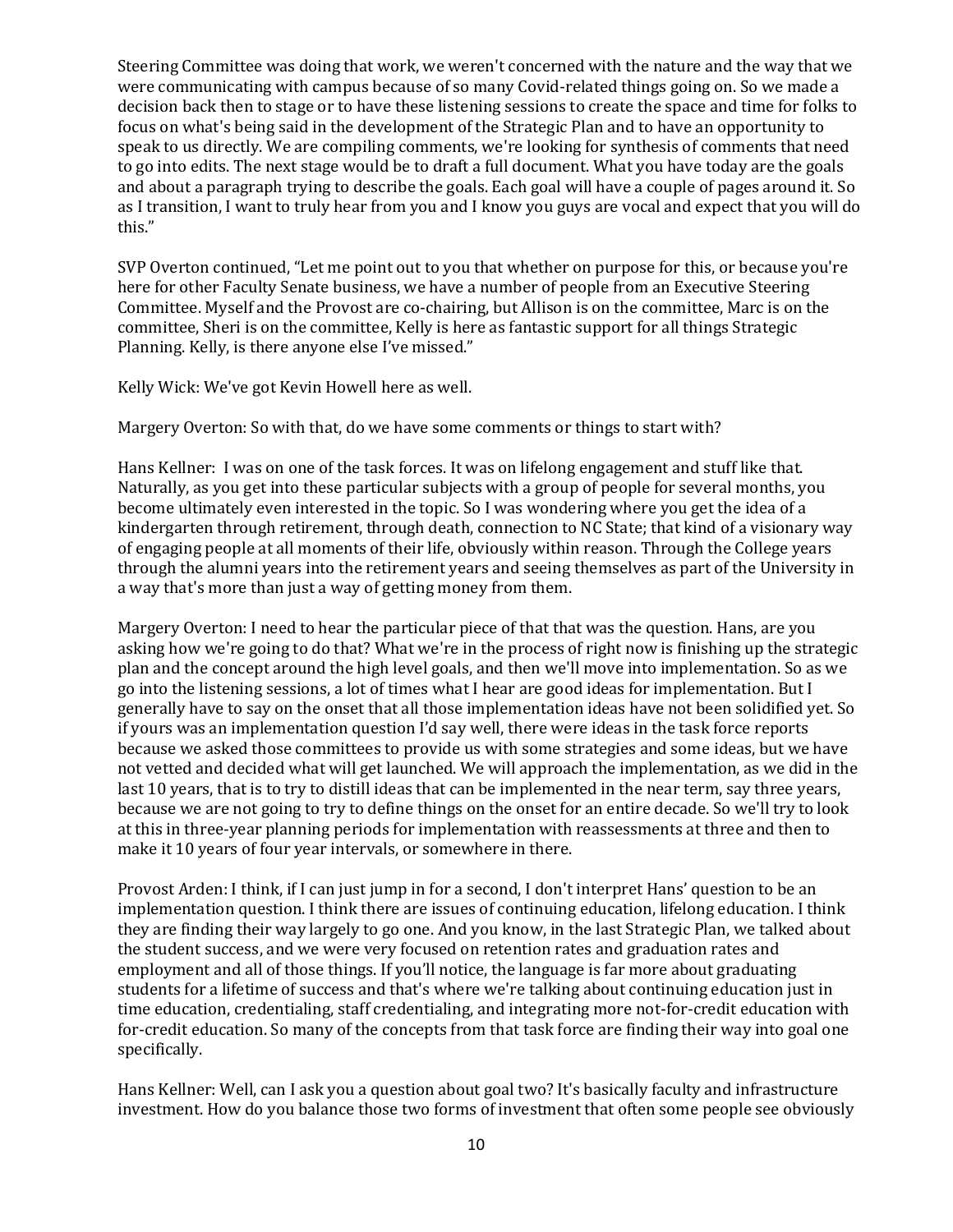as being at odds with each other? More infrastructure investment, less faculty investment and the reverse; it's people versus buildings. How do you balance that?

Provost Arden: Well, I think one of the key things to remember is the difference between our occurring and non-recurring budgets. Most of the infrastructure investment within buildings, equipment, facilities are one-time investments and aren't recurring investments that are part of our core budget. The biggest chunk of our core budget is, of course, salaries and benefits. And so frequently we will have resources available for one time investments. For example, at the moment the state has increased the state appropriate carryover allowances from 2.5% to 5%, but have said that all of that money must be used on R&R. So it's all money that has to be used on upgrading our facilities. When we hire individuals, there's a recurring salary and benefits commitment, but a significant part of the hiring costs are one-time cost in renovations, upgrading labs, buying equipment. etc. So yes, sometimes there's a trade off, but sometimes there are different pots of money in different phases of money that we can only use in certain ways, whether it's one-time or recurring.

Philip Sannes: Senator Kittle-Autry comments that verbs relating to teaching are conspicuously absent. Students will acquire knowledge and skills. I'm not so sure that that's how many of us think about teaching and instruction.

Provost Arden: I think it's a very good comment. I think that we can put more emphasis on pedagogy in teaching in this; it's not just about students walking onto the campus and somehow they absorb knowledge from the atmosphere. So yes, I think it's a good observation and a good comment.

Philip Sannes: Senator Taylor said that much of it seems to be written from a student perspective, when, in fact, of course, it really is up to them to do the learning.

Provost Arden: We're a student-centric organization; there's no doubt about that. We are unapologetic about that. The number one goal of our last Strategic Plan was student success, and our number one goal of this plan is going to be graduating the successful student. So we are a student centric organization in many ways, but I hope and I think not at the expense of faculty. It's a balance. Great faculty are what make a great University. Faculty who provide the instruction and the inspiration. I'm very aware of that, that you can't build a great instructional program and a great University without having extraordinary, dedicated faculty. And I believe we do. But it is a balance, and I think compared with some of our peers and some of our colleagues, we are a relatively student centric organization and I think that's good.

Hans Kellner: Can I ask about goal three? This is the one that talks about interdisciplinarity and the world's major challenges, which I always thought was the use of the singular they, but it depends on where you're coming from as to what a major challenge is. But assuming we can agree on the major challenges, is interdisciplinarity the answer, and if we stipulate that it is, will the responses be similar to the response from the last Strategic Plan, namely cluster hires in particular. So that's really what I'm asking. This is a goal but looks very similar to the one I recall from 10 years ago.

Provost Arden: That's not the way I recall goal three. I don't have it in front of me, but if I remember, goal three is around engagement.

Margery Overton: It is expand and advance our service to the citizens of the state and beyond. Thank you Kelly, I didn't know you were able to do this.

Hans Kellner: Then, obviously I am thinking of goal two.

Provost Arden: So if you look at the first three goals. I hate to say it, but it's not rocket science. These are the three major pillars of the University. They are Instruction on learning, preeminence in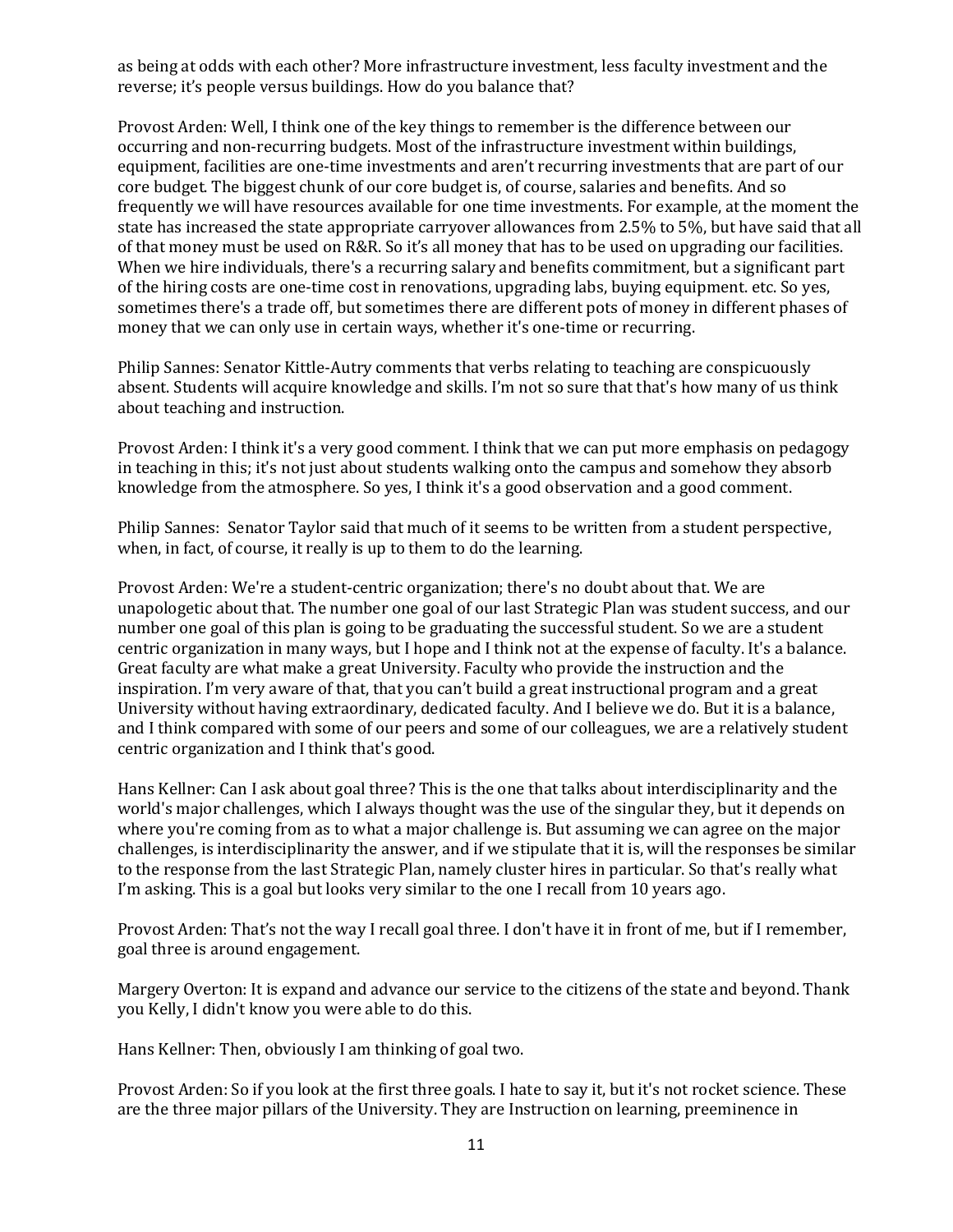scholarship and innovation, and service to the citizens to the citizens, or to the people of the state and beyond, being outreach and engagement. So these are the three major pillars of the university and then you get straight into equity, diversity, and inclusion after that. So interdisciplinarity is not a stand-alone goal in this plan, as opposed to the last plan. Having said that, I will say that you don't just leave things and quit working on things. I think pushing the boundaries of interdisciplinary is one of the most important things that we did in the last strategic plan, and I think we have to be thinking of ways that we can embed that within each of these goals and try and move forward the way that we continue to work together and work across boundaries to expand the institution. So I think you're going to see interdisciplinarity not be a stand-alone goal so much as embedded within several other goals. I would hope that we continue to make significant progress on interdisciplinarity, because I think it's one of the things that we've really got a jump on as a University and has helped change a lot of the culture of the University.

The last thing I'll say is interdisciplinarity should not be viewed as the enemy of disciplinarity. You can't have interdisciplinarity without strong disciplines, and so they are linked and we'll be continuing to invest in individual disciplines and hiring people showing disciplinary strengths as we move forward, as we have continued to do. But I do think that thinking about how we institutionalize interdisciplinarity as an institution, whether it's another round of the faculty excellence cluster hires, whether it's the formation of cross-disciplinary structures such as academies or schools, I think it's going to be an important part of this plan. But I think it's going to be embedded within other goals is the way I see it.

Philip Sannes: Senator Little commented that given the pandemic and the changes that have occurred, how exactly might the strategic plan accommodate changes that are imposed upon the institution from outside sources; I guess getting at flexibility and adaptation?

Provost Arden: One of the things that's been important to me is to strike the balance between being cognizant of the impact of Covid and the pandemic, both now and into the future, because I do think it will change, to a large degree, the way we work not just for a year or so, but in an ongoing way. So be cognizant of that. But I also don't want people to be looking at this plan six years from now on, and go, well that's obviously a plan written in the middle of the pandemic because everything's smacks of Covid and pandemic. You don't want that. It is something that is very prominent right now, and we need to be aware of it, we need to be cognizant and thinking about changes. For example, traditionally, about 11% or 12% of our total student credit hours are provided online. I just told you that this semester 89% of undergraduate student credit hours are being provided online. I will bet that in the future, more than the original 11% or 12%, a significant percentage of what we're going to do will be online, but it's not going to be anywhere near 90%; it won't even be 50%. I think a lot of faculty have discovered some of the benefits of online instruction. So if I was to look at the future I would say we're going to be more blended than we were before, but we're still going to be a predominantly face-to-face on-campus institution.

If I look at space utilization, up until Covid, we thought everybody had to have their own office and their own space on campus and everybody has to be on campus 8-5 every day. Well actually we've learned that we can run a University without that, and that's not necessary. It doesn't mean that in the future it's going to be like it is now. I see the vast majority of people being on campus, but I also see a significant proportion of people who can work effectively from home, working effectively from on a rotating basis. We spend millions and millions of dollars, tens of millions of dollars a year leasing space, in addition to what we physically own. If we have a different paradigm about that, we may not need to do that. We may not need to lease additional space just so everybody can have their own physical space on campus all day every day. And this could literally save us \$20 or \$30 million a year. So those are the kinds of things I'm thinking about is how to get the balance between being cognizant of what the change might be but not having the whole plan just wreak of being a pandemic plan.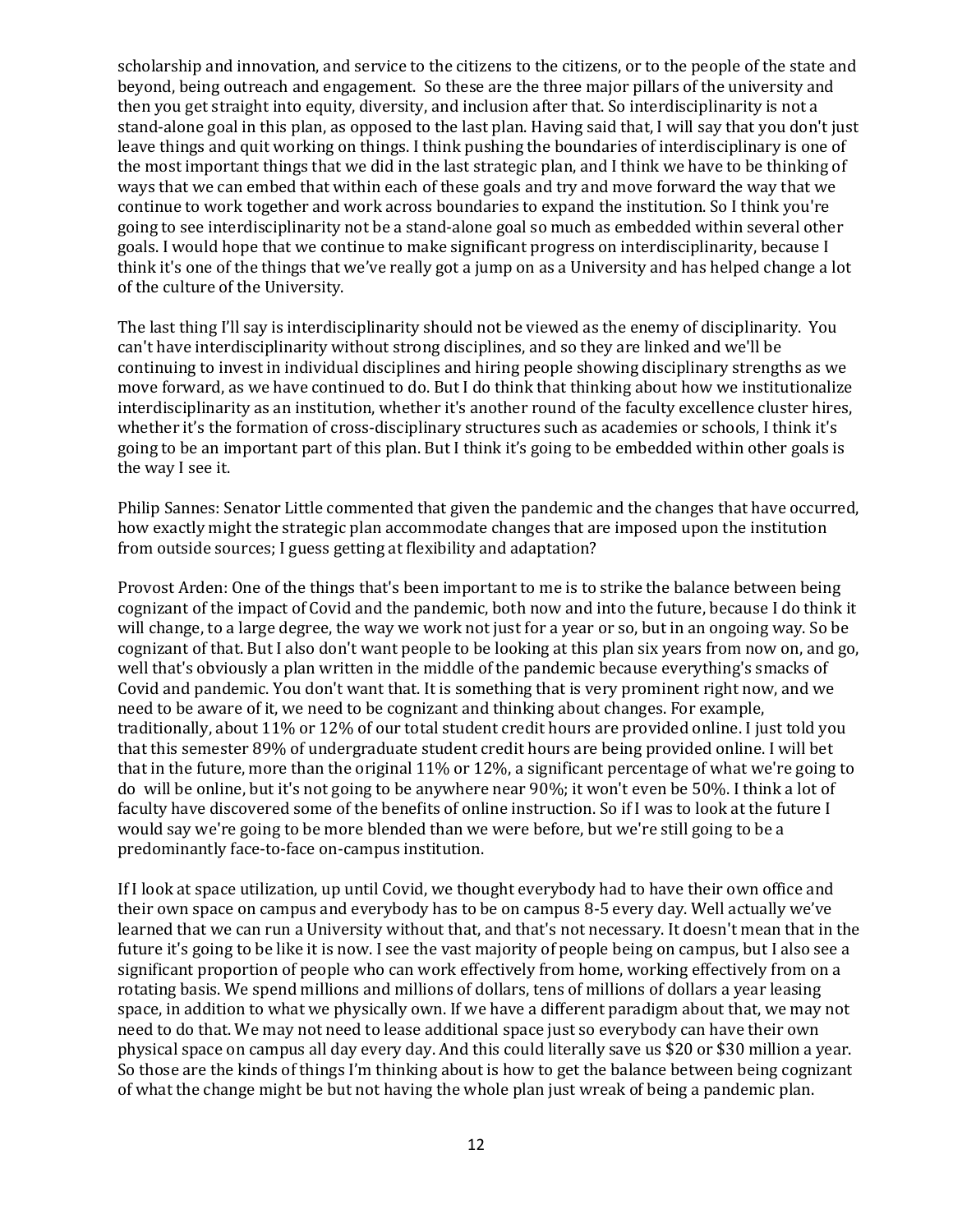Philip Sannes: Perhaps along similar lines of balance. This is from Senator Reiskind and it has to do with measures of success, which are dealt with in the document. It might be nice to actually have happiness be mentioned there somewhere. Apparently, it seems to be absent.

Provost Arden: I would love for happiness to be a metric. You've just got to tell me how to measure it and it's got to be something we all agree upon. I do see these surveys every now and again, you probably see them in the popular media, of who are the happiest people in the world or the 10 happiest societies in the world. I read them with interest because my first question is - and I'm not enough of a social psychologist and I'm sure the social psychologists out there will tell me that this is what is done all the time, but I just don't know how to measure it within the University context so that it's an achievable goal.

Hans Kellner: I would say that we discussed this question in my task force, with regard to lifelong experience. And I recalled something that existed at Michigan State long before I got there in my first tenure track job, and it was a course in effective living. And it seems to me that the thought of effective living as something that you take with you through your life at different times, separate from, different from your profession, going in many different directions might be a way to think about this. It's not happiness, but it is a little more definable than happiness. But I agree with Senator Reiskind that happiness is an important measure of success.

Philip Sannes: To continue on with another comment and question as well. Thank you so much from Senator who said that with your emphasis on interdisciplinarity as a goal, relevant to all other strategic goals, doing interdisciplinary work is challenging. How can the University support that both among the institution, college and departmental levels, and in terms of grassroots efforts made by faculty in teaching and research.

Provost Arden: Yes, a great question and one that we've struggled with throughout the last plan, and will continue to struggle with. As Margery said, it's really getting down into the implementation plan. What are the actions that we will be taking to underline our goals and sub goals. It's something we've made progress on. For example, in reappointment, promotion and tenure, having faculty hired through the cluster hiring program offered the option of an interdisciplinary evaluation committee, as opposed to a DVF. That's just one many examples of changes in policy and changing in attitude about encouraging and rewarding faculty to be active. What we all have to remember is that in time and space where parachuting into the middle of a very classic large R1 land grant University, built around you know stovepipes, so to speak, and as somebody said, a collection of colleges held together by a football team. We are trying to move away from that; we're trying to truly think of University wide initiatives that involve faculty from multiple disciplines and multiple colleges. But it's an ongoing process. It's a really good point, and as we work through our implementation plan, looking at other actions to continue to take to make it easier and more rewarding for faculty to work across boundaries, I think is going to be key.

Robert Riehn: I would like to come back to the interdisciplinarity where during the implementation of the last cycle, I did have sometimes the impression that the disciplinary aspect was being neglected. I wonder, do you have some kind of measures of how successful the interdisciplinary work was or how much the disciplinary work has suffered? Are there measures for that?

Provost Arden: We do have some metrics. I think it is one of the more difficult areas to develop good metrics around. I think, quite frankly, we could have done a better job in developing metrics around interdisciplinarity. I will admit I'm completely subjective here, but I don't think the disciplinary aspects of the University have suffered. I see interdisciplinary as a layer that we've built on or added onto that. When I looked at the number of faculty that we hired over that period of time, and I don't have the latest numbers, but generally we hired over 500 faculty; not all new positions, but mainly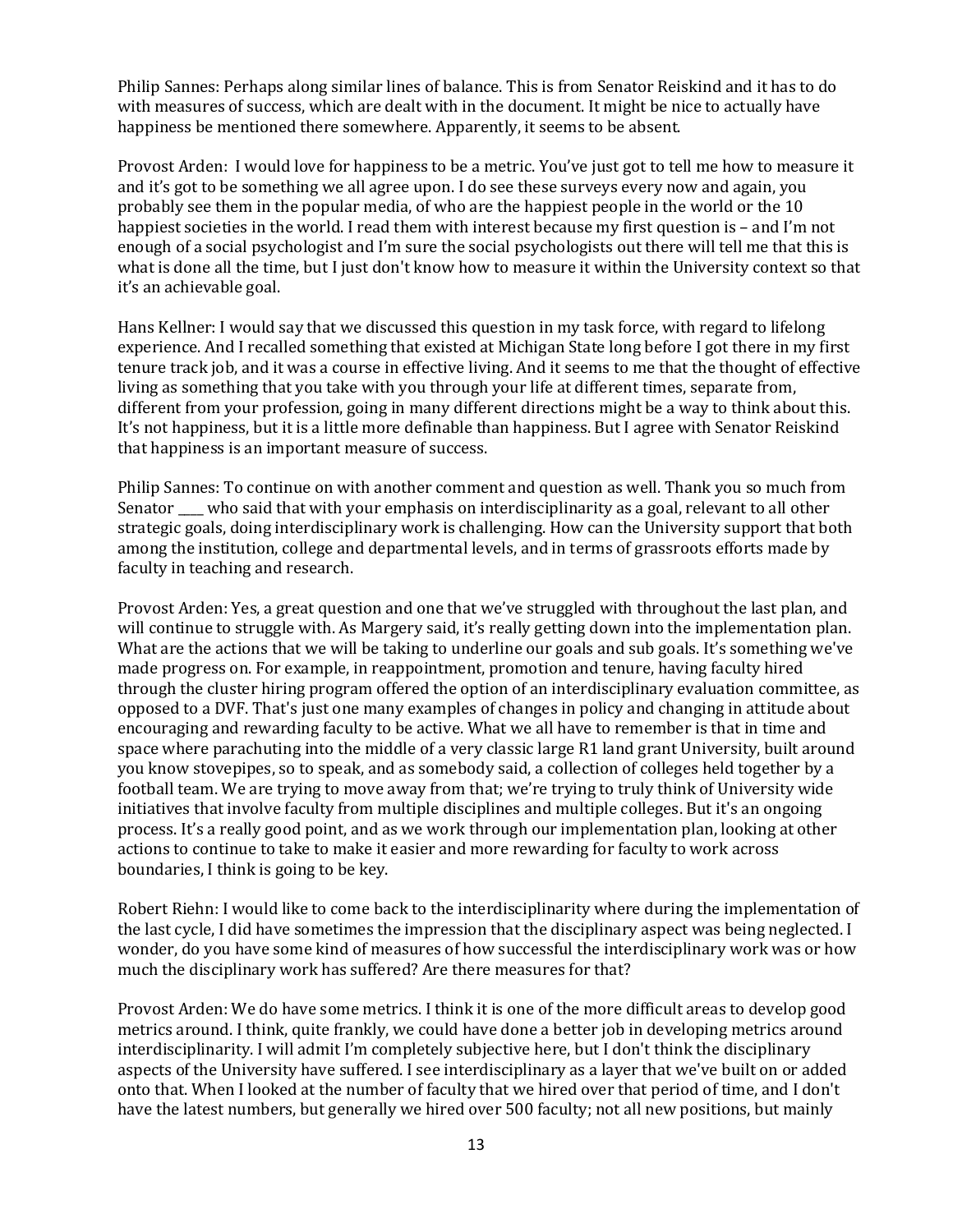replacement positions. All of them, other than about 80 or 90, were traditional disciplinary hires, doing essentially what the people did before them. Only about 80 to 90 people were hired into the Chancellor's excellence interdisciplinary program. And the majority of that were additional positions on top of our base, so we did not cannibalize disciplinary positions to develop interdisciplinary positions. That's something I pledged we wouldn't do, and I don't believe we did so. So we've really worked hard to maintain strong disciplines within the University, but to add this extra layer that allows and encourages people to work together. So that's kind of my perspective.

Margery Overton: I was going to say that in terms of any measurements, in the last plan we did define a few metrics around measuring our efforts in interdisciplinarity. I don't have the numbers measuring our efforts around disciplinarity but they're still up on the website. At least from the Coache survey questions around things such as do you agree or strongly agree or not with statements like "interdisciplinary work is rewarded in the merit process and the promotional process." We moved the needle quite a bit in terms of percent respondents in the strongly agree or agree category. So I am just trying to connect to some of the work that was done in the last strategic plan with metrics. One of the things just like I mentioned with implementation planning being work in front of us, defining the metrics for this strategic plan. There's also work in front of us that's likely to be inclusive of some of the things that we used before and maybe some new things. So I just wanted to add that little bit if you hadn't seen that piece of the prior strategic plan. I want to make sure everybody understands that there is a link on the website, if you care to make some other comments. That's available to you. As we mentioned, there's going to be some faculty forums and those will be announced and you're welcome to attend those as well.

### **7. Remarks – Covid-19 Campus Update**

*Julie Ann Casani, M.D., Director and Medical Director of Student Health Services Amy Orders, Director of Emergency Management & Mission Continuity* 

Dr. Casani began her presentation commenting on testing on campus. "I know you will have questions about who needs to, who should. My pat response is everybody. We need to establish a culture of testing on campus. It is not the end all be all, it is not the badge that says I can get into any building I want to, and I can do anything I want. But it does provide us with incredible information. We still have 80% of the people who are testing, who are positive, that report to us no symptoms. So I know that that's concerning to some of you, but that's concerning to me, too. So that means that if you're not feeling ill, you should get tested anyway. The tests are available on campus. We have Radius locations, we have drive-through locations, we have Witherspoon, which is wide open. Yesterday was our first day of surveillance testing; we tested over 1300 people in our three locations on campus. And I would say about maybe half of people had appointments, but the other half didn't and we accommodated them. The longest waiting time was about seven minutes, but we kept people. Once you're in the building it takes moments to do your test, so please, please, please take advantage of it; Faculty, staff, students; it's here. I think the more we talk about testing the more acceptable it is and the more likely we are to get more people tested. That provides us a great deal of information. We have about a 24 hour turnaround time for the test results, even from LabCorp. So for instance, we know this morning for people who tested yesterday who were positive, they were quickly put into isolation. I know many of you who have tested with Radius have gotten messages from me, "Hi I see your results are positive." So we are watching the Radius results as well, and we do get them."

Hans Kellner: Would you clarify the difference between the Radius testing and the LabCorp testing?

Julie Ann Casani: The only difference is what lab is running it. The sample collection is the same; it's still the front of the nose, and you put it in a tube, you have a label on it, and you send it off. Radius will text you your results or text you a code to get your results and you usually get them back in about six to eight hours, where ours is about a 24 hour turnaround time even with 1,300 tests yesterday. We still have a 24 hour turnaround time so pretty good.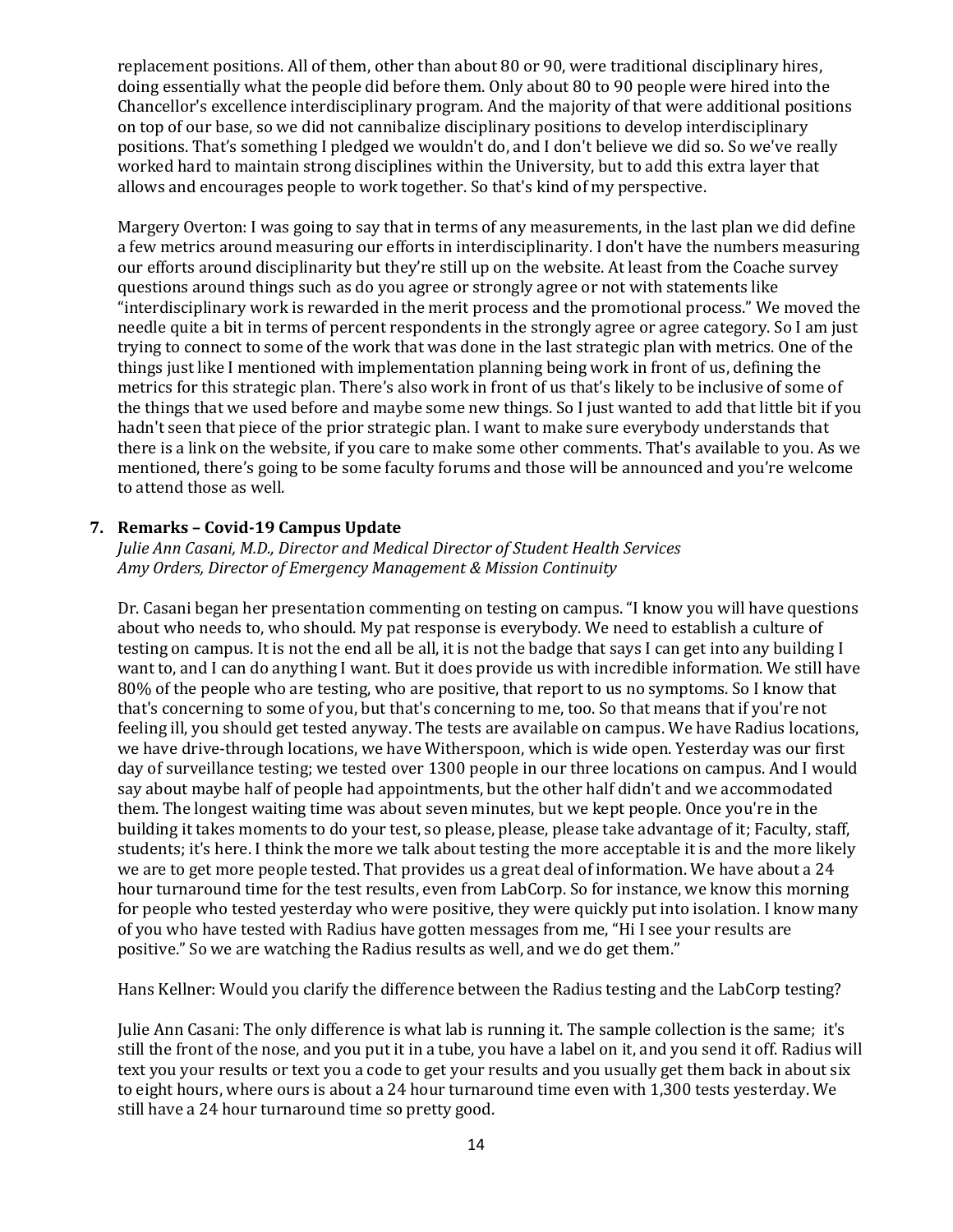Dr. Casani continued, "I just want to give you a quick update about vaccine. I don't know how many of you saw the news today, but the state is scrambling to get vaccines out, especially to marginalized communities. You are correct higher education instructors are now in group three. That doesn't mean phase three, the old phases; it's group three. So in a way it's earlier, but in a way it's not. They expect to deliver over a million and a half vaccines before they get to group three, so that's where we are. It's going to be a while, unless you qualify for any of the other groups; healthcare workers and people over the age of 65 are the other groups. So they are switching their groups around a little bit and their definition. We are still preparing to get vaccine on campus. We have a freezer. Many thanks to the Faculty who helped us shuffle some things around to have a freezer. However, I could order it today, but that doesn't mean I'm going to have it tomorrow. It still goes through the same process that a local health department goes through. It's not like we go to the vaccine store and buy it off the shelf. So, having said that, I have no idea when we're going to get vaccine on campus, but we are planning to do that and we are making plans to vaccinate using the same groups that the State uses as we roll this out. So that's kind of where we are."

Philip Sannes: How serious do you see the vaccine supply as being a problem, overall? Is this going to be a rate-limiting step I guess?

Julie Ann Casani: It is the rate limiting step and we knew all along it would be. I don't know how fast it's coming out of the pharmaceutical industry, nor do I know how fast the government is ordering it. So to me, part of the biggest problem is the unknown details of that plan. Because I can't tell you and I can't plan, it's been a bit of an Achilles heel for us here on campus. I'm looking forward to having other vaccines approved. North Carolina, in general, is using Pfizer but there are locations that are using the Moderna vaccine. In general, most of the people that I know are using Pfizer.

Philip Sannes: Any tips for those of us that are now qualified that have not yet received her shots, do you get on as many waiting lists as you can?

Julie Ann Casani: Basically, that is the case. There is apparently in North Carolina, a way to do it and if you're a Wake county resident there's a way to do it, if you're a Johnston county resident there's a way to do it and if you're a Durham county resident there's a way to do it. The problem is that it varies from county to county.

Dr. Orders provided an up-to-date status regarding campus testing. "For status as of today, Julie gave you anticipated numbers yesterday for testing; approximately 1300. Today we have seen over 2100 and testing closed at 4:00 p.m. So in surveillance testing, for those who are curious, we have an anticipation of 10,000 to 11,000 people per week, based on their transient existence on campus versus being a per person job itself. That revision process is a dynamic and ongoing process within the units. We have what was referred to as the spring 2021 staff review through pack plan. That was a Herculean effort for colleges back at the end of November and December. We continue to use that data to inform surveillance testing, and so as new individuals come into units or new members change job roles, expectations change of being on campus, etc., that dynamic feed partners into our HR system, and then we are able to coordinate that testing on campus. The same thing that Julie was saying, I would like to remind people that our testing programs are one layer. It's an onion, and we peel back the layers of the onion collectively. So today the layers of the onion, when you pull them together - community standards, distance occupancy, testing and vaccines, just makes us stronger if we fortify with those layers instead of just individually."

Dr. Orders continued, "On the emergency management side of the house where we're looking at the bigger picture, our vaccine is a fingers crossed best effort. We on campus continue to partner with neighboring agencies. Today's conversation is a mega vaccine opportunity at PNC arena. So you've heard probably in the news lately, the national baseball league, national football league and Nascar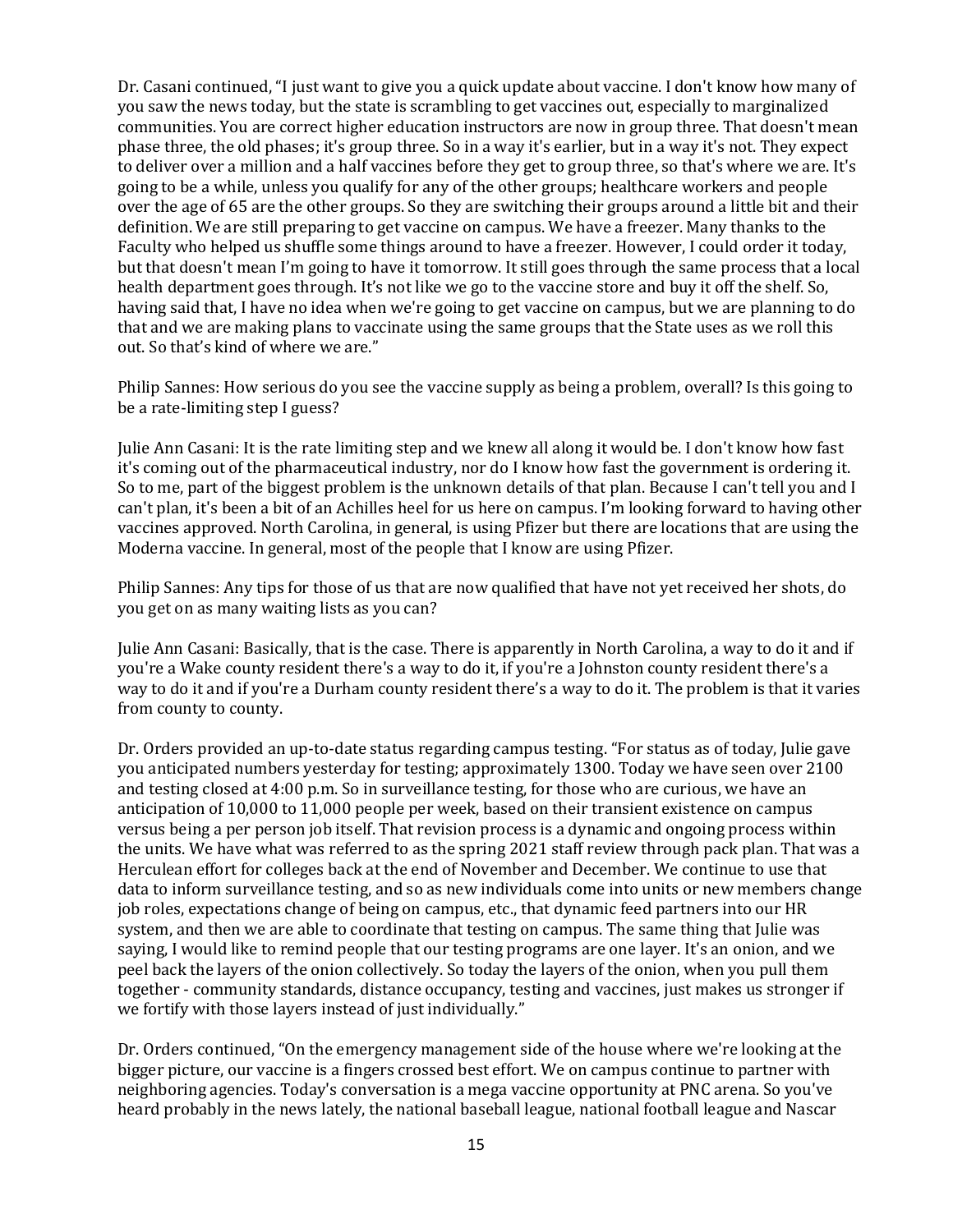have all partnered with vaccine distribution to do as many people as possible. Wake County is going to partner with PNC Arena to have an opportunity right outside of our campus proper. That will give us better access, not necessarily to the vaccine, but opportunity for vaccination very close to our campus. As groups one, two and three come to fruition as more vaccine does, then this will be a blessing in a lot of ways to get us access quickly for a number of our campus partners. I will go so far as to tell you that we are watching the other counties like Julie mentioned. We do provide that information as quickly as we receive it. Dr. Kellner received a feedback flyer from someone else as well, and we kind of make sure those are appropriate for distribution. We want you to have timely information, but it's just as disconcerting to us sometimes that the information changes. We could send an email, and the next hour, we need to evolve the conversation.

Dr. Orders concluded by stating that this is, unfortunately, a very systemic issue with the pandemic itself right now. She stated, "Otherwise I'm happy to tell you that if you'd like to bathe in hand sanitizer, we have hundreds of gallons available. If you need new face covering or face shields, or whatever else, I can take care of every possible personal protective equipment you would like to have. They are not fun and decorative; they are utilitarian instead of fun and I will tell you, we did move away from Carolina blue. I am more than willing to answer your questions."

Philip Sannes: There are those of us that are teaching hybrid there seems to be information out there that rather than testing on campus they should be tested off campus. Is that true?

Amy Orders: No. I would discourage that and here's why. It's more work for those tested off campus because that requires you to upload your results to the University. Get tested anywhere on campus. We moved away from uploading and attestation after our return to campus testing ended January 19<sup>th</sup>. Surveillance testing moving forward is very streamlined. The second part of that is access to community testing centers is becoming harder and harder. Vaccine, clinic and distribution is replacing testing sites pretty rapidly. That's what we want; we want testing, but we also want rapid vaccine distribution. So making sure that we can have that opportunity for our campus, testing here - drive through, walk up, you could do drop-in or schedule - every opportunity abounds. That's our guidance we like to give people.

Philip Sannes: Have all our NCSU healthcare workers been vaccinated?

Amy Orders: We were fortunate to vaccinate our student health employees that have direct patient contact. That is the only group. We do have some workers that are on the secondary list that we hope would receive good news for vaccine, but luck so far. So we continue with the heightened protection standard that we would do under OSHA for that problem. I'm going to back up one other point, if I might. When you talk about hybrid participation on campus, part of the surveillance testing questions that come up a little bit repetitive, and I think it warrants a little bit of explanation. If you're a hybrid instructor and your face to face presence is one day a week for three to four hours that is not a situation that surveillance testing required weekly is best fit for that individual. Here's why. That transient population, the way our surveillance testing program is set up, you have one test you go one week; one week you go into an expired status for testing, and you start getting daily fan mail. It's an updated saying we miss you, come get tested. Then after two consecutive weeks of non-testing, you move into nag mail. It is a daily reminder that your testing is now in a non-compliance status. So the call of our nature of our situation, people need flexibility with their schedules; they're hybrid in delivery, they're not on campus face to face continually.

We are asking units to really consider that as they frame who should participate in required surveillance testing. And so that could impact your faculty, your staff, and your research paradigm. There are no requirements for visitors or contractors who come to campus to get tested, nor provide testing documentation. We are very clear about that. The newest change for testing of course, follows in line with what we're seeing in the World Health Organization and CDC today about travel. So the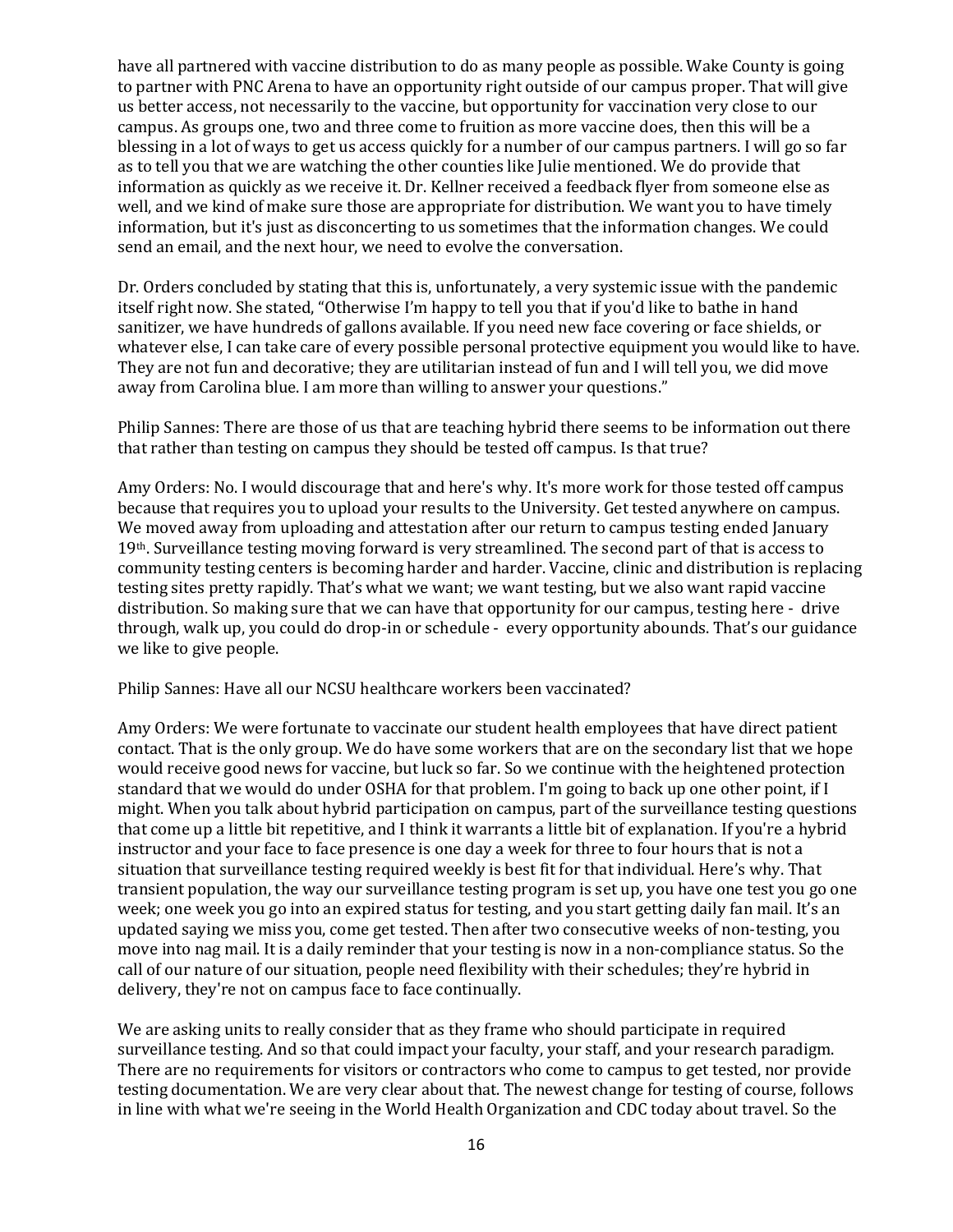University travel exemption process will now include the information about testing before you leave, testing on re-entry from certain states, as well as international destinations, plus the potential for quarantine. So we will start delineating that information with travel requests.

Philip Sannes: Amy could you be kind enough to repeat to all of us that if we need PPE, is there a centralized place where we can pick it up?

Amy Orders: There is. There are two different ways to achieve this. At the beginning of the semester, purchasing plus central stores and environmental health and public safety, gave bolus amounts of personal protective equipment; mask face shields and hand sanitizer to the departments, hoping it would get us off to a sound start in the semester. As those supplies wane over the next few weeks, we'll do an automatic refresh. So we're trying to make it so you don't have to do the individual requests. The contact for your departments goes to the ADF or ADR, depending on your unit. If it's solely an academic unit for another reason or another purpose, then the Associate Deans for Academic Affairs are engaged in that conversation as well. Individually, there is a request form available. I'll put the hyperlink in the chat in just a moment. You can request individual one-off face shields or a different type of masks or something along those lines. So yes, both options do exist.

Hans Kellner: In setting up where the testing centers were originally, the four original ones, I noted that was not on Centennial campus. Was I wrong about that? Nor on Veterinary campus up there. What was the reasoning there?

Amy Orders: Return to campus testing in the first three weeks of the semester, we focused on high throughput population areas that we could control access for traffic, two, for parking and three, for safety and Covid factors and four, the highest density locations. We had what was probably concierge service based, to be able to support some of the operations on our Veterinary campus in their clinical operations. Since then, effective this week, we do support both Centennial campus through the Centennial campus student health location and CVM biomedical on a Friday concierge three-hour session. So we're expanding. The problem becomes a few logistics which boring you with details is not necessary. But some of the framework and infrastructure behind this you need to know is its volunteer based. Covid is a shadow operation of sorts for the university; we are all impacted but it's no one's day job per se. And so a lot of our goodwill efforts as well as infrastructure needs are predicated on the soft heartstrings of people just like all of us. Two people, three people who can donate two and three hours at a time, we're able to expand services. But in our day job, or in the framework of what our responsibilities are, we're limited to have an extensive availability of these locations. More volunteers, more infrastructure, we can support.

Hans Kellner: May I ask about our quarantine facilities? How many and how full are they or how empty are they?

Amy Orders: As of today, we have 37 isolation quarantine beds in use, out of a potential 385. Where that is likely to change is, of course, now that students have returned and faculty and staff have returned or every time there's a social event. Think of holidays or weekends, unfortunately, that we see the gathering behavior sometimes manifest. Rainy weather is my absolute favorite; people are less likely to go out and congregate. They'll stay home and not go out to see other people. As spring manifests itself and more people are outside and we'll probably have more gatherings, we'll look for creativity in measuring. Quarantine and isolation spaces can expand, if necessary, to private entities, including hotels. But at this point, our logistics and operations, we feel very good about. Our off campus quarantine and isolation numbers are a bit larger. We are over 400. That's just a ramification of contact tracing. Once you start with one positive case and you talk to all the other people that they could have been in close contact with, the majority are not on campus. Nearly 70% of the positives – and remember 80% of those were asymptomatic - haven't been on campus. They're living a life in another aspect so they're exposed in some other element of the world, and when we're able to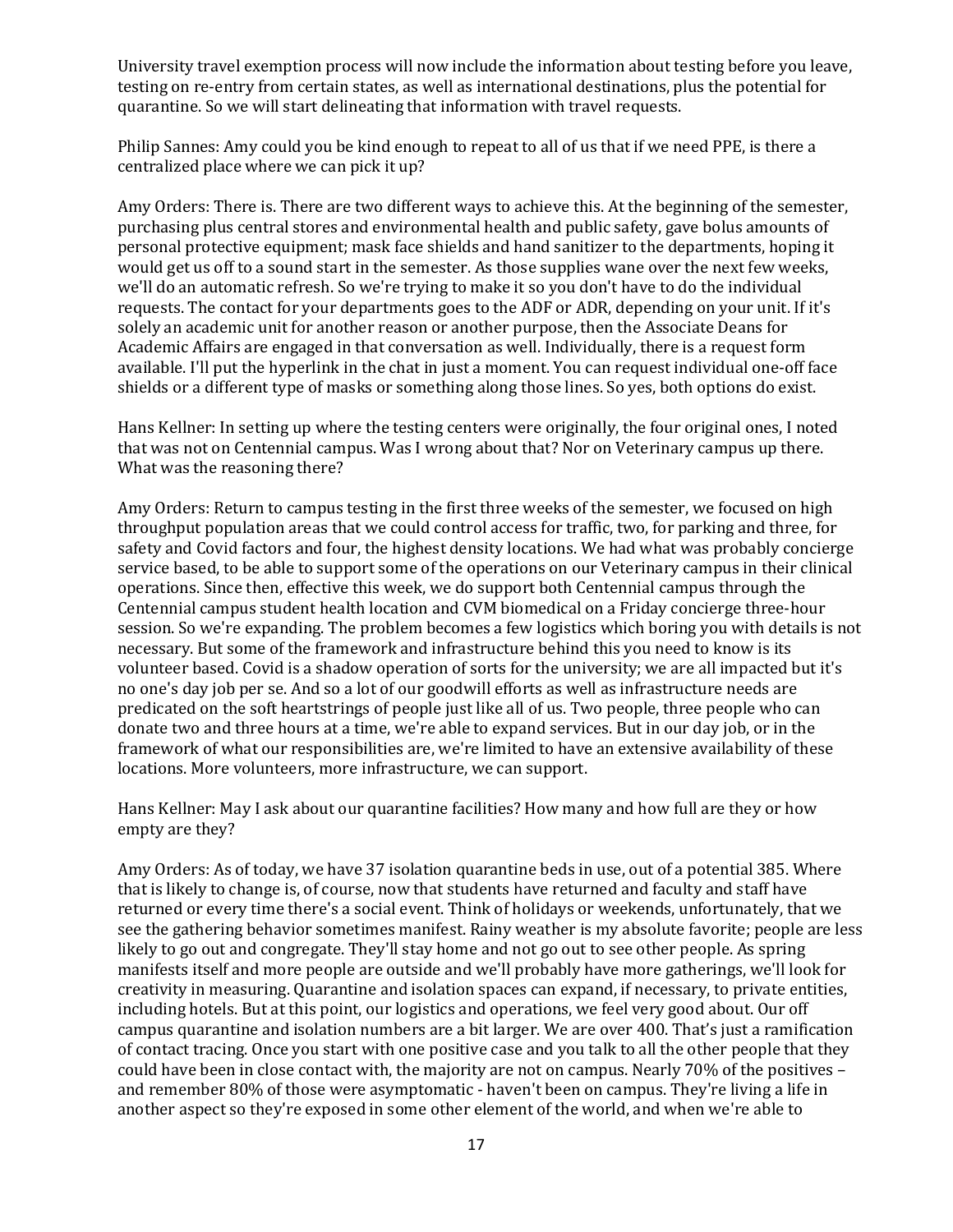identify that in surveillance testing. It helps us identify that quickly so they're not back on campus. It's working well. The numbers are actually very, very good. Our positive rate still vacillates between 2% and 2.5% today.

Hans Kellner: For instructors who have students who are positive who speak of having tested positive, somehow there's always a little bit of confusion about what to do in that situation. Could you clarify? Your student has tested positive. What if he or she is in class?

Amy Orders: If a student is positive, then what Julie alluded to, our data streams allow us to have that information. The exception to the rule is if they are tested off campus at a CVS or Walgreens. That is an extremely minute quantity of people who are doing that. So the proactive engagement of student health personnel is able to reach out to the students, very timely engage that conversation, and work with them for conversations. It's awkward when somebody calls and says I'm positive, what are the next steps? Because that framed conversation sometimes it's just not normal. So when you have conversation and the student volunteers that they are positive, 99% of the time they've been contacted and they are in some sort of process; looking at their classes, scheduling isolation, quarantine moves, meal delivery, obligations that they are vetting before they go into this five to 14 days scenario, depending on what it is. But they're coming forward, and we are encouraging students to have candid conversations with faculty; not necessarily in person, especially if they're positive, but to inform you of the circumstances and have these constructive conversations. They will have obligations they miss in person but it does not mean they have to divulge HIPPA-protected information or anything else. But those conversations can be very helpful to both faculty and staff oriented to a student and vice versa.

Robert Riehn: You just mentioned tracing. How fast does the tracing currently go and how much capacity do you have on tracing and how many contacts do you typically come up with?

Amy Orders: Contact tracing is predicated on when a person either is self-reporting that they're positive because, even though we have the data we have to go through self-reporting. That's where you disclose other contacts that might need to be contacted. The capacity for our contact tracing team has been increased almost 300%, so we're up to 16 individuals who can assist. So our time in getting those contacts done is quick; within a day right now. In contact tracing it really depends on the person or the situation. We've dealt with social events recently that have large attendees so that can be upwards of 50 people. Most situations, close contacts in contact tracing is three to five; it's not that big. But when you start adding up the numbers of people by three to five that number in aggregate is large. So far, we don't have an issue where we feel we're compromising the safety of others by not going through the contact tracing program. Meaning we're able to do the contacts in a timely fashion pretty complete. It's also supplemented that we share the data with the health department, so they can go to a further step in the community, which we may not touch as part of our contact tracing.

Philip Sannes: Do we interface with the SlowCovidNC app or any other apps?

Amy Orders: Interface directly? No. Do we encourage SlowCovidNC? Absolutely. It is another tool in your toolbox. The hamstring effect of that tool is simply that we are not sharing the data. Meaning that if you download that and you received a close contact notification, with the anonymity of the situation, we can't act on it. We can't do anything that informs our contact tracing programs. It allows you to know that maybe you are potentially exposed to a closer contact than you actually recognized, and you could step into testing. That's where our culture of testing infrastructure here that we're promoting. The SlowCovidNC app has not gained traction to the level that the state wanted us to have. Dr. Hoit and I and a team of others actually reviewed this app several months ago, and have it as one of our community tools, but we kept running into dead ends. The success of the app is the number of downloads. It requires a Herculean push and people to actually have it on and running in the background of their phone for the data to be most useful and salient to our programs. So far, we